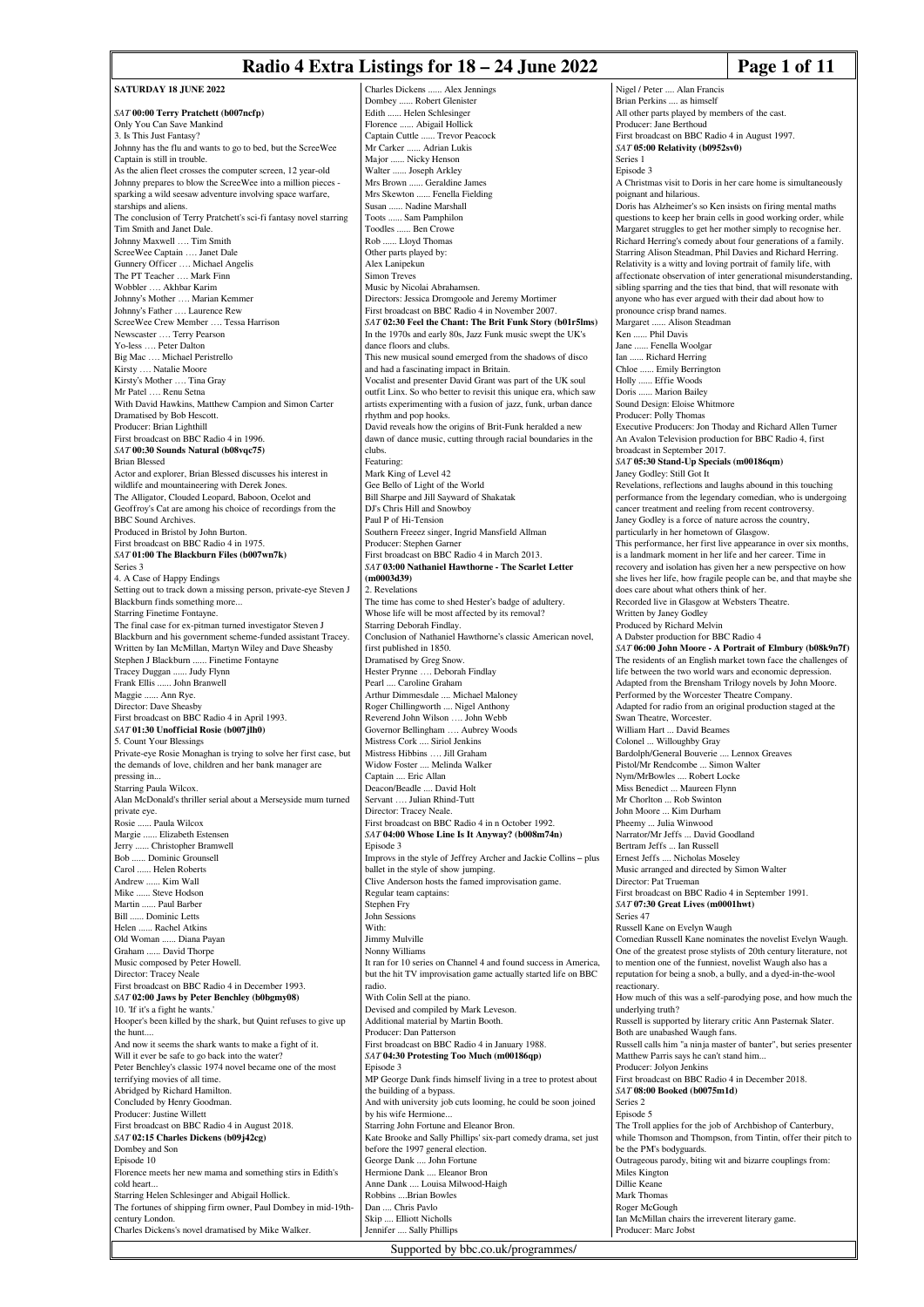**Radio 4 Extra Listings for 18 – 24 June 2022 Page 2 of 11** First broadcast on BBC Radio 4 in March 1997. *SAT* **08:30 Ayres on the Air (b01b30dr)** More light hearted verse and comic sketches from Pam Ayres. Parrots, limpets and highland cattle are in Pam Ayres's poetic Written by Pam Ayres, Chris Thompson, Peter Reynolds and First broadcast on BBC Radio 4 in March 2006. *SAT* **09:00 Sisters in Satire: The Pioneering Women** What impact did the sisters of satire from the 1960's and 70's have on the comedy we know today and what was their cultural From the dawn of broadcast comedy, women played a vital but Yet they were more in the background rather than the forefront - often the joke target, instead of cracking the gags themselves. But just because they weren't the stars of the show didn't mean June Whitfield, Eleanor Bron and Miriam Margolyes were all quietly but firmly making their name in comedies such as The Glums, The Establishment Club and The Betty Witherspoon Show. These women paved the way for comedians and actors such as Jan Ravens, Meera Syal and Linda Smith. Samira Ahmed is joined by actor and director Arabella Weir, ex-radio producer and novelist Lissa Evans and stand-up comic and actress Tiffany Stevenson to discuss some of the best sitcoms from the BBC archives and assess the impact these funny women have had on contemporary comedy and the extent Their comic journey from the early 1970's to the present day Made for BBC Radio 4 Extra and first broadcast in November *SAT* **12:00 Rumblings from the Rafters (b07h65c6)** Alison Steadman and Bill Paterson star as a bossy queen wasp and a death watch beetle as they reveal the truth about life in a draughty old attic in a house in Amersham. The first of three tales, written and introduced by Lynne Truss. The Death Watch Beetle is a wood-boring beetle. Having spent twelve years as a larva boring through a single rafter in the house with no one to talk to, our beetle is now an adult with about 5 weeks left to live. He has just three aims in life: Firstly, to find a mate, which he does by banging his head on the timber "Oh Come on girls, ... I know you're out there ... Don't tell me this attic has ever seen such a specimen before. This lovely compact dark brown capsule of hard cuticle covered with yellowish scale-like hair and just under a centimetre long -Secondly, to make as much noise as he can. And finally, to live long enough to see the roof cave in. The Queen Wasp is very, very bossy, and very, very stressed. She carries the entire responsibility for the wasp colony and its thousands of inhabitants, all of whom are her own progeny. There is an enormous amount of work to be done. "They call themselves workers, these girls, but quite frankly, none of them knows what real work actually is." It is lonely at the top too," I did consider leaving all this, at one point. None of them knows this; they'd be heartbroken to think I might have left them" and she is just beginning to lose her grip. "Bring me Life doesn't get much more stressful than this. Wildlife sound recordings by Chris Watson First broadcast on BBC Radio 4 in June 2016. When Melancholy Autumn Comes to Chester-Perry The promise of a Christmas bonus lifts Bristow's spirits - for Miss Golightly ...... Lucy Akhurst Postboy ...... Simon Schatzberger Receptionist ...... Zeena Eate Music composed and performed by John Whitehall. Producer: Neil Cargill First broadcast on BBC Radio 4 in November 1999. *SAT* **13:00 Archive on 4 (b00b410m)** Sir Anthony Eden Former Foreign Secretary Douglas Hurd uses the BBC Archives to explore the life of his predecessor Anthony Eden. Eden's reputation is forever associated with the 1956 Suez crisis. But Douglas begins his journey much earlier with rare recordings of Eden's radio talks and speeches from the 1930s before becoming Foreign Secretary at the age of 38. He goes on to explore Eden's role in the front line of Churchill's government and his central role in settling the Indo-Chinese War in 1954. Producer: Phil Tinline First broadcast on BBC Radio 4 in May 2008. *SAT* **14:00 Chain Reaction (b00m508g)** Series 3 Marcus Brigstocke and Clive Anderson Comedian Marcus Brigstocke interviews presenter Clive Anderson. This is the tag talk show series where the guest turns interviewer in the next show. Recorded with an audience, the interviews focus on the life, career and the passions of the interviewee but often prove to be as revealing about the interviewer. Producer: Tilusha Ghelani First broadcast on BBC Radio 4 in January 2007. *SAT* **14:30 The Guns of Adam Riches (b01qfjmz)** Series 1 Mastermind Mastermind intends to kill the audience, unless a brave challenger from the front row can defeat him. Character comedy from 2011 Edinburgh Award winner, Adam Riches. With fast-paced, offbeat sketches, songs (there are no songs) and a generous dollop of audience interaction. Written by Adam Riches. With: Cariad Lloyd Jim Johnson Producers: Simon Mayhew-Archer & Rupert Majendie. First broadcast on BBC Radio 4 in February 2013. *SAT* **15:00 HR (b01cw7kn)** Series 3 Gambled The two friends, having discovered that their pensions are worthless, take every measure thinkable to survive. Now they're hoping for a lottery win. Nigel William's retirement comedy series, starring Jonathan Pryce and Nicholas le Prevost. Peter ..... Jonathan Pryce Sam ..... Nicholas Le Prevost Dustman ..... Gerard McDermot Producer: Peter Kavanagh First broadcast on BBC Radio 4 in March 2012. *SAT* **15:30 Laura Solon - Talking and Not Talking (b00c5xtr)** Series 2 Episode 5 An attic full of peas, switching from Girl Guide to sumo wrestler and dull geological holidays. Award-winning comedian Laura Solon's sketch and character comedy series With: Rosie Cavaliero Ben Moor Ben Willbond Written by Laura Solon Producer: Colin Anderson First broadcast on BBC Radio 4 in June 2008. *SAT* **16:00 John Moore - A Portrait of Elmbury (b08k9n7f)** [Repeat of broadcast at 06:00 today] *SAT* **17:30 Great Lives (m0001hwt)** [Repeat of broadcast at 07:30 today] *SAT* **18:00 JM Barrie - Dear Brutus (b0bn5b71)** In a magic wood, on Midsummer's eve, a second chance is offered to those who believe they've taken the wrong turning in life. from a line in 'Julius Caesar' summing up Shakespeare's argument that we should take responsibility for our own actions: "The fault, dear Brutus, is not in our stars. But in ourselves that we are underlings. Director: Gordon House. First broadcast on the BBC World Service in February 1987 *SAT* **19:00 Sisters in Satire: The Pioneering Women of Comedy (m000b07k)** [Repeat of broadcast at 09:00 today] *SAT* **22:00 28 Acts in 28 Minutes (b009ly1p)** Series 2 Episode 3 28 performers have just 60 seconds in which to entertain the audience in this traditional variety show, featuring established stand-ups, and some newer talent The whole thing is presided over by John Humphrys, who sits at the side of the stage with a stopwatch, ready to cut the microphone when the time is up. And hey - if there's an act you don't like, well, there's another one along in 55 seconds or so... Phil Cornwell Francesca Beard The Bearded Ladies Matt Morisroe James Sherwood John Richardson Tom McRae Geoffrey McGivern Liam Mullone Danielle Ward John Finnemore Greedy Ian Stone Gwyn Herbert Kerry Godliman and David Lane Lee Bannard Simon Jones Terry Saunders Ginger & Black Simon Evans Nathan Penlington Tim Fitzhigham Carol Smith Alex Lowe Producers: Rohan Acharya and Ed Morrish First broadcast on BBC Radio 4 in March 2008. *SAT* **22:30 Chain Reaction (b00m9p30)** Series 3 Clive Anderson and John Lloyd Lloyd. in the next show. Nine O'Clock News, Blackadder, Spitting Image and QI. Adams and the key to creating great comedy. Producer: Tilusha Ghelani First broadcast on BBC Radio 4 in January 2007. Placebo beans to Michael Parkinson. The duo tell Parky about their lean years. Written by and starring Sean Foley and Hamish McColl. Director: Sally Avens First broadcast on BBC Radio 4 in March 2003. *SAT* **23:15 Jigsaw (b01r9rtx)** Series 1 Episode 5 praise of father-in-laws. A rapid-fire and surreal collection of silly, clever, dark sketches. Craine and Nat Luurtsema. Producer: Colin Anderson. First broadcast on BBC Radio 4 in March 2013. *SAT* **23:30 Hut 33 (b01js406)** Series 3 Back to Your Post

once, his generosity knows no bounds. But then he takes matters into his own hands when it becomes clear that the Chester Perry staff bonus isn't forthcoming. Michael Williams stars as Bristow Frank Dickens' sitcom is based on his famous long-running newspaper cartoon strip about the Chester-Perry buying clerk.

Syndicated internationally, it ran for 41 years in London's Evening Standard. Bristow ...... Michael Williams Jones ...... Rodney Bewes Jonathan Quartly ...... Bernard Cribbins Mrs Purdy ...... Dora Bryan

Hewitt ...... Owen Brenman Molly ...... Sheila Reid Rupert Clement ...... Royce Mills Miss Sunman ...... Katy Odey Richard Blobb ...... Norman Bird

Series 2 Animals

zoo. With:

Geoffrey Whitehead Felicity Montagu

**Comedy (m000b07k)**

largely overlooked role.

their influence wasn't felt.

of their satirical legacy.

Death Watch Beetle and Queen Wasp

Death Watch Beetle ...... Bill Paterson Queen Wasp ...... Alison Steadman

it could all be yours!

my list" she constantly yells.

*SAT* **12:30 Bristow (b007r031)**

Producer: Sarah Blunt.

Series 2

features: **Week Ending** \* Goodness Gracious Me \* A Brief History of Time Wasting Producer: Belinda Naylor

2019.

Jan Etherington. Producer Claire Jones

influence?

Written in 1917, JM Barrie's play was adapted by Jeffrey Segal. Dearth …. Bernard Hepton Margaret …. Jenny Quayle Lob …. Jeffrey Segal Mrs Murdie …. Carole Boyd

Some will take the same path, while others will have a precious

Jenny Dearth …. Frances Jeater

glimpse of what can now never be... Starring Bernard Hepton and Jenny Quayle.

- Matey …. Stephen Thorne
- Lady Caroline …. Brenda Kaye
- Joanna …. Jane Knowles

Mr Coade …. Anthony Newlands

- Mrs Coade …. Katherine Parr
- Purdie …. Geoffrey Beevers Written over a decade after Peter Pan, JM Barrie's title is taken

Supported by bbc.co.uk/programmes/

Presenter Clive Anderson interviews producer and writer John This is the tag talk show series where the guest turns interviewer John is the man responsible for programmes such as Not the Clive asks John about co-writing and falling out with Douglas *SAT* **23:00 Foley and McColl: The Interview (b0076d8h)** The comedy team behind the Morecambe and Wise tribute 'The Play What I Wrote' continue their big interview, spilling the Dreams of opening a cattery, ordering dessert - and a song in Pieced together by stand-up comedians Dan Antopolski, Tom Everything German's under suspicion in 1942, especially in Bletchley Park. When it's discovered Charles has German relatives, he's threatened with internment. Will Archie help him, and can he avoid Minka's attention now she knows a true German is among them? James Cary's sitcom set at Bletchley Park - the top-secret home of the Second World War codebreakers. Professor Charles Gardner …. Robert Bathurst Archie .... Tom Goodman-Hill<br>Gordon ...... Fergus Craig ... Fergus Craig 3rd Lieutenant Joshua Featherstonhaugh-Marshall …. Alex MacQueen Minka …. Olivia Coleman Mrs Best …. Lill Roughley Producer: Adam Bromley First broadcast on BBC Radio 4 in October 2009.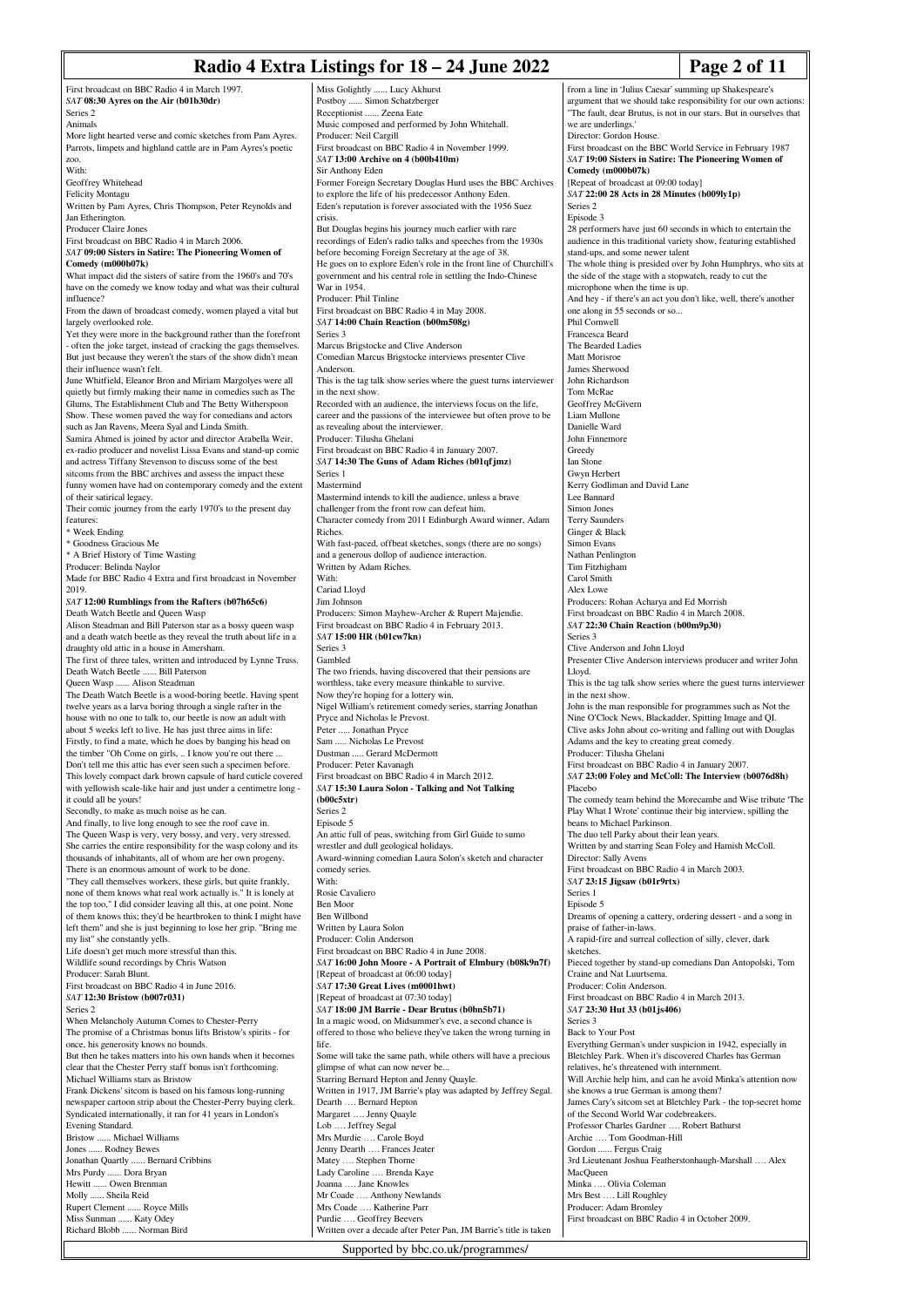# **Radio 4 Extra Listings for 18 – 24 June 2022 Page 3 of 11**

**SUNDAY 19 HINE 2022** *SUN* **00:00 JM Barrie - Dear Brutus (b0bn5b71)** [Repeat of broadcast at 18:00 on Saturday] *SUN* **01:00 Archive on 4 (b00b410m)** [Repeat of broadcast at 13:00 on Saturday] *SUN* **02:00 Chain Reaction (b00m508g)** [Repeat of broadcast at 14:00 on Saturday] *SUN* **02:30 The Guns of Adam Riches (b01qfjmz)** [Repeat of broadcast at 14:30 on Saturday] *SUN* **03:00 HR (b01cw7kn)** [Repeat of broadcast at 15:00 on Saturday] *SUN* **03:30 Laura Solon - Talking and Not Talking (b00c5xtr)** [Repeat of broadcast at 15:30 on Saturday] *SUN* **04:00 John Moore - A Portrait of Elmbury (b08k9n7f)** [Repeat of broadcast at 06:00 on Saturday] *SUN* **05:30 Great Lives (m0001hwt)** [Repeat of broadcast at 07:30 on Saturday] *SUN* **06:00 Jaws by Peter Benchley (Omnibus) (b0bhfnq3)**  $2/2$ : "He didn't see the fin rise behind him... Amity's beaches are open again for the 4th July weekend. But Brody is nervous... Will it ever be safe to go back into the water? Peter Benchley's classic novel 'Jaws' was first published in 1974 and shot straight on to the bestseller lists. It's since sold over 20 million copies. A year later, it was adapted into the iconic film by Steven Spielberg, which won three Academy Awards. Omnibus of the last five of ten parts abridged by Richard Hamilton. Concluded by Henry Goodman. Producer: Justine Willett First broadcast on BBC Radio 4 in August 2018. *SUN* **07:10 Inheritance Tracks (b0b6pkrv)** Robbie Savage Footy star Robbie Savage chooses Frankie Valli and the Four Seasons "Big Girls Don't Cry" and Robbie Williams "She's the One". *SUN* **07:20 Charles Dickens (b09jgjpx)** Dombey and Son (Omnibus) Episode 2 Dombey is in deep mourning for his son. Florence turns to her father for solace, but he turns away. Starring Alex Jennings and Robert Glenister. The fortunes of shipping firm owner, Paul Dombey in mid-19thcentury London. Originally published in monthly parts, Charles Dickens's novel appeared in one volume in 1848. Omnibus of episodes 6 to 10 of 20 parts dramatised by Mike Walker. Charles Dickens..........Alex Jennings Dombey..........................Robert Glenister<br>Edith.................................Helen Schlesinge ........<br>Helen Schlesinger... Florence.....................Abigail Hollick Captain Cuttle............Trevor Peacock Mr Carker... Major...............................Nicky Henson<br>Walter..........................Joseph Arkley Walter..........................Joseph Arkley<br>Mrs Brown................Geraldine Jam Geraldine James Mrs Skewton............. Fenella Fielding Susan..............................Nadine Marshall<br>Toots.............................Sam Pamphilon Sam Pamphilon. Toodles.....................Ben Crowe Rob............................Lloyd Thomas Other parts played by: Alex Lanipekun Simon Treves Music by Nicolai Abrahamsen. Directed by Jeremy Mortimer and Jessica Dromgoole. First broadcast on BBC Radio 4 in 2007. *SUN* **08:30 Albert and Me (b04b6dbs)** Series 2 High Society Single dad Bryan attends a garden fete and impresses the guest of honour. Stars Robert Lindsay and Pat Coombs. The struggles of single parent Bryan Archer to find work while raising his baby son, Albert. Bryan Archer …. Robert Lindsay Mum/Albert ...... Pat Coombs Mrs Willis …. Diana King Vera …. Marica Warren Edward …. Gorden Kaye Lady Samantha ...... Sarah Berger Vicar ...... Michael Bilton Written by Jim Eldridge. Incidental music by Max Harris. Producer: John Fawcett Wilson First broadcast on BBC Radio 2 in April 1983. *SUN* **09:00 Something to Shout About (b07x4s0y)** Series 1 Episode 13 Maggie's got butterflies in her stomach, after the ad agency's campaign for indigestion tablets. Comedy set in London advertising agency - Apsley, Addis, Cohen, Barbican, Blythe, Giddy & Partners. Written by Myles Rudge and Ronnie Wolfe. 1960. Series 3 you? animal? June 2017. Jared Diamond and change. Series 1 Faking Fossils **immonite**. Series 13 *SUN* **11:50 Inheritance Tracks (b0b6pkrv)**

Michael …. Michael Medwin Maggie …. Eleanor Summerfield Janet …. Fenella Fielding Shirley …. Sheila Hancock Adrian .... Nicholas Phipps<br>Fruity .... Warren Mitchell Warren Mitchell Music by The Jingle Belles and The Bernie Fenton Quartet, under the direction of Cliff Adams. Producer: Trafford Whitelock First broadcast on the BBC Light Programme in September *SUN* **09:30 It's a Fair Cop (b08v894j)** Collision Decision What is the most broken law in Britain? The Road Traffic Act 1988. Drivers will have a collision once every 17 years, but how many report them? When do you have to report it and when don't Alfie raises all sorts of issues involving police impartiality, fairness, discretion and the question - when is an animal not an Series in which the audience makes the policing decisions as Alfie Moore takes them through a real-life crime scenario. Written and performed by the policeman-turned-comedian. Script Editor: Will Ing Producer: Alison Vernon-Smith A BBC Studios production for BBC Radio 4, first broadcast in *SUN* **10:00 Desert Island Discs Revisited (m0018gkl)** Pulitzer Prize Writers From Bach to Sibelius. Pulitzer Prize-winning geographer Jared Diamond shares his castaway choices with Lauren Laverne. Jared Diamond is Professor of Geography at the University of California, Los Angeles, although his interests and expertise range far wider, from physiology to ornithology, history to ecology and from anthropology to evolutionary biology. His 1997 book, Guns, Germs and Steel, asked why Eurasi civilizations prospered and conquered others. It won a Pulitzer Prize and has sold more than a million copies around the world. He was born in Boston in 1937 to a physician father and a mother who was a teacher and a concert pianist. She taught him to read when he was three and he also learned to play the piano and developed a love of languages. Thinking his professional life would be in science, he decided to focus on the humanities at school, including Latin and Greek. After graduating from Harvard, he moved to England to pursue a PhD in physiology at Cambridge and became an expert on salt absorption in the gall bladder. He returned to the USA, and then his travels took him to New Guinea where he developed a passionate interest in ornithology and a lifelong love of the island which he's continued to visit for the past 50 years. He has learned 12 languages, speaking several of them fluently, and has published six books and hundreds of articles. His mos recent book, Upheaval, examines how nations cope with crisis Jared lives in Los Angeles with his wife Marie, a clinical psychologist. They have grown-up twin son First broadcast on BBC Radio 4 in June 2019. *SUN* **10:45 David Attenborough's Life Stories (b00m45d2)** Sir David recalls a key moment in his life, when he broke open a piece of Leicestershire limestone and there in his hand was an Over the intervening years, fossils have fascinated him and he has become a great collector, even of the odd fake. Series of talks by Sir David Attenborough on the natural histories of creatures and plants from around the world. Producer: Julian Hector First broadcast on BBC Radio 4 in August 2009 *SUN* **11:00 The Moth Radio Hour (m0018gkp)** How You See Me True stories told live in the USA: Jay Allison introduces stories of how we see ourselves and the perception of others. The Moth is an acclaimed not-for-profit organisation dedicated to the art and craft of storytelling based in the USA. Since 1997, it has celebrated both the raconteur and the storytelling novice, who has lived through something extraordinary and yearns to share it. Originally formed by the writer George Dawes Green as an intimate gathering of friends on a porch in Georgia (where moths would flutter in through a hole in the screen), and then recreated in a New York City living room. The Moth quickly grew to produce immensely popular events at theatres and clubs around New York City and later around the USA, the UK and other parts of the world. The Moth has presented more than 15,000 stories, told live and without notes, to standing-room-only crowds worldwide. The Moth podcast is downloaded over 27 million times a year. Featuring true stories told live on stage without scripts, from the humorous to the heart-breaking. The Moth Radio Hour is produced by Jay Allison and Atlantic Public Media in Woods Hole, Massachusetts and is distributed by the Public Radio Exchange. First heard on PRX in the USA in 2020. Series 3 Sappho Diva'. life.

Supported by bbc.co.uk/programmes/

[Repeat of broadcast at 07:10 today] *SUN* **12:00 Poetry Extra (m0018gks)** Pound on Pounds

Daljit Nagra revisits the BBC's poetry archive and chooses Pound on Pounds as Ira Lightman looks into the economic theories of the maverick American poet Ezra Pound, and finds them surprisingly topical.

The American poet Ezra Pound devoted much of his compendious poetic work, The Cantos, to discussion of his firmly-held beliefs about economics and the distribution of wealth. Difficult if not impossible for a casual reader to follow today, the Cantos draw heavily on American and Chinese history, and the writings of various now-obscure economists, in support of Pound's quest for an ideal society.

The modern British poet Ira Lightman has been an admirer of Pound's Cantos for many years, and realised after the financial crash of 2008 that Pound may have some surprising lessons for us about how banks operate and how monetary systems are organised. Pound is unfortunately now remembered for a series of wartime broadcasts in sympathy with Fascism, which saw him locked up in a mental institution after the Second World War. Yet the Cantos are all about social justice, about fair distribution, and about the evils of a system which extracts interest at an extortionate rate - which Pound personified as the abstract arch-villain 'Usura'.

Pound's beliefs were shaped by the aftermath of the First World War, the inequities of the post-war reparations, the straitjacket of the Gold Standard in the 1920s, and the Great Depression. In our own time, poetry is perhaps not the genre to which readers most immediately turn for a dissection of these issues - and yet many poets are passionately involved in the debate. Is it still a poet's role to provide economic advice in the 21st century, as Pound sought to in the 20th?

In his personal exploration of Pound's modern resonances, Ira also seeks the expertise of biographer A. David Moody, poet Judi Sutherland, and Harvard economist Barry Eichengreen. Drawing upon what he discovers, he tackles the challenge of creating a brand new Canto, responding to our own economic circumstances.

Produced by Paul Bajoria.

First broadcast on BBC Radio 4 in 2015. *SUN* **12:30 Natalie Haynes Stands Up for the Classics (b08zd8gy)**

Join Natalie Haynes and guests for half an hour of comedy and the Classics from the BBC Radio Theatre in London. Natalie is a reformed comedian who is a little bit obsessive

about Ancient Greece and Rome.

This week she stands up in the name of Greek poet, Sappho, about whom we know so little, and most of what we think we know is made-up. But one thing is certain: her poetry is scorching, and unforgettable. There will also be a lot of gossip from over a thousand years ago.

With special guests novelist Stella Duffy, classicist Professor Edith Hall and music from LiTTLe MACHiNe.

Producer: Mary Ward-Lowery

First broadcast on BBC Radio 4 in 2017.

*SUN* **13:00 The Vanity Fair Diaries by Tina Brown (Omnibus) (b09gl7d8)**

Tina Brown's fascinating and intimate chronicle of her time as editor-in-chief of Vanity Fair magazine from 1983 to 1992. Barely out of her 30s, she moved to New York to take over

Conde Nast's ailing magazine. The culture shock was huge, but she triumphantly reinvents it. Highlights include a 1985 cover shot of President Ronald

Reagan and his wife Nancy which wowed readers. How did she manage it?

The failing marriage of Charles and Di story provides plenty of material - while pregnant and naked Demi Moore front cover shot by Annie Leibovitz caused a storm. Discover the story behind this famous image.

And all the while there's office intrigue in the higher echelons of Conde Nast. How did Tina survive these challenges and then exploit them?

Omnibus of five parts abridged by Katrin Williams Read by Tina Brown

Producer: Duncan Minshull.

First broadcast on BBC Radio 4 in November 2017. *SUN* **14:10 Inheritance Tracks (b08cd3vx)**

Pam St Clement

Actress Pam St Clement with Bing Crosby & The Andrews Sisters' 'Accentuate the Positive' and Maria Callas's 'Casta

*SUN* **14:20 How To Be A Woman by Caitlin Moran (Omnibus) (m000257r)**

Caitlin Moran's bestseller is a mix of comic memoir and polemic, structured around dramatised comic scenes from her

On her life journey, we hear how Caitlin's 13th birthday in Wolverhampton weighing 13-stone doesn't start well. But she moves on to become the youngest journalist at Melody Maker. Marriage and children follow with a career as a columnist.

This is all interspersed with her thoughts on subjects ranging from the necessity of big knickers, to the experience of giving birth and having an abortion.

Omnibus of five episodes dramatised by Claudine Toutoungi and Caitlin Moran.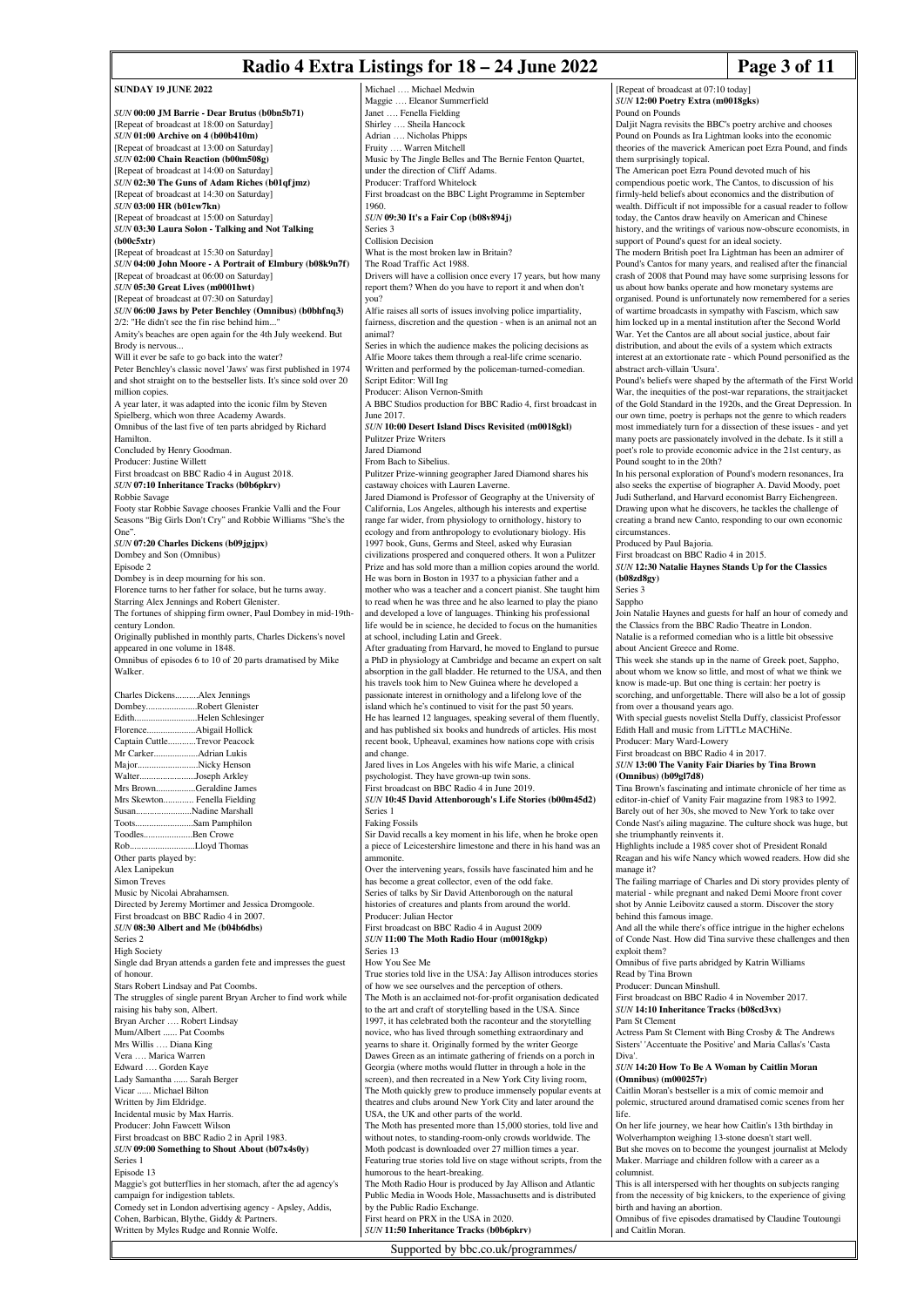### **Radio 4 Extra Listings for 18 – 24 June 2022** Page 4 of 11

| Narrator  Caitlin Moran                                            | Sam Streeter                                                     |
|--------------------------------------------------------------------|------------------------------------------------------------------|
| Caitlin  Louise Brealey                                            | Randall Lasini                                                   |
| Caz  Jeanette Percival                                             | Dave Callan                                                      |
| Mum  Clare Corbett                                                 | Dave Lamb                                                        |
| Yobs/Siblings  Lewis Bray, Cameron Percival, Jeanette              | Daniel Sullivan                                                  |
| Percival, Lucy Doyle                                               | Writer: John Richards                                            |
| "This brilliantly argued and urgently needed book - highly         | Music: David Ashtom                                              |
| comic and deadly serious - is precisely what feminism has been     | Producers: Ben McKenzie and John Richards.                       |
| waiting for" (TLS)                                                 | A Splendid Chaps Production.                                     |
| "Anarchic, bonkers 21st century woman's lib with laughs" (Red)     | SUN 19:00 The Moth Radio Hour (m0018gkp)                         |
| Director: Mary Peate                                               | [Repeat of broadcast at 11:00 today]                             |
| First broadcast on BBC Radio 4 in January 2019.                    | SUN 19:50 Inheritance Tracks (b0b6pkrv)                          |
| SUN 15:30 Burlesque Legends (b06ptddh)                             | [Repeat of broadcast at 07:10 today]                             |
| Each year, hundreds of performers attend the Burlesque Hall of     | SUN 20:00 Judith French - The Dutch Mariner (b0076dm8)           |
| Fame Weekend in Las Vegas, where the guests of honour are          | [Repeat of broadcast at 16:00 today]                             |
| The Living Legends.                                                | SUN 21:00 Desert Island Discs Revisited (m0018gkl)               |
| In the mid-20th century these women were shunned by society.       | [Repeat of broadcast at 10:00 today]                             |
| Most were presumed prostitutes.                                    | SUN 21:45 David Attenborough's Life Stories (b00m45d2)           |
| But now their careers are celebrated, and their ground-breaking    | [Repeat of broadcast at 10:45 today]                             |
| acts are revived, at the Titans of Tease Reunion.                  | SUN 22:00 Natalie Haynes Stands Up for the Classics              |
|                                                                    |                                                                  |
| Mat Fraser embarks on a very personal journey to meet some of      | (b08zd8gy)                                                       |
| the legends, both on and off stage.                                | [Repeat of broadcast at 12:30 today]                             |
| Mat is a British actor, cabaret star, and a former Best Male       | SUN 22:30 The Guns of Adam Riches (b01qkmws)                     |
| Striptease Artist, who says:                                       | Series 1                                                         |
| "As a disabled performer, I connect with these women in that       | Timecop                                                          |
| we're all outsiders. We don't look mainstream. They don't judge    | Timecops visit the BBC to try and prevent Adam from making       |
| me, and I don't judge them."                                       | an offensive radio programme.                                    |
| Veteran performers in their 70s and 80s, including April March,    | Character comedy from 2011 Edinburgh Award winner, Adam          |
| Lottie "the Body" Graves and Melanie "Marinka" Hunter,             | Riches.                                                          |
| discuss ageism, sexism, racism and feminism in their               | With fast-paced, of fbeat sketches, songs (there are no songs)   |
| profession.                                                        | and a generous dollop of audience interaction.                   |
| How have attitudes towards Burlesque artists shifted since the     | Written by Adam Riches.                                          |
| 1950s?                                                             | With:                                                            |
| How do the legends inspire younger performers?                     | Cariad Lloyd                                                     |
| And after three decades of retirement, how does it feel to         | Jim Johnson                                                      |
| finally get back on stage - and strip?                             | Producers: Simon Mayhew-Archer & Rupert Majendie.                |
| Producer: Steve Urquhart                                           | First broadcast on BBC Radio 4 in February 2013.                 |
| A Sparklab production for BBC Radio 4, first broadcast in          | SUN 23:00 The Masterson Inheritance (b007jq63)                   |
| November 2015.                                                     | Series <sub>2</sub>                                              |
|                                                                    | The Mastersons Go Down                                           |
| SUN 16:00 Judith French - The Dutch Mariner (b0076dm8)             |                                                                  |
| A mysterious Dutchman is condemned to sail the seas for all        | The Masterson's epic tale of murder, intrigue and a fast-talking |
| eternity, unless he can find a woman who loves him enough to       | parrot aboard a luxury cruiser.                                  |
| die for him.                                                       | Award-winning improvised historical comedy series.               |
| But how do you prove a lover would give their soul to save         | Based entirely on audience suggestions - this is the unfolding   |
| yours?                                                             | saga of the Mastersons - a family at war with itself.            |
| In the short, dark days of Norwegian winter, this timeless tale    | Starring:                                                        |
| explores the danger of getting what you wish for, the power of     | Paul Merton                                                      |
| love and the strength of evil.                                     | Josie Lawrence                                                   |
| Stars Gerard Murphy and James Laurenson.                           | Jim Sweeney                                                      |
| The Dutch Mariner' is Judith French's retelling of the myth that   | Phelim McDermott                                                 |
| inspired Wagner's classic opera 'The Flying Dutchman'.             | Caroline Quentin                                                 |
| The Mariner  Gerard Murphy                                         | Producer: Phil Clarke                                            |
| The Fiend  James Laurenson                                         | First broadcast on BBC Radio 4 in July 1994.                     |
| Senta Ellie Beaven                                                 | SUN 23:30 John Finnemore's Double Acts (b08xbjhy)                |
| Eric  Ifan Meredith                                                | Series <sub>2</sub>                                              |
| Daland  Pip Donaghy                                                | The Wroxton Box                                                  |
| Producer: Rachel Horan                                             | Alec is late as usual. But Percy is wearing different socks.     |
| First broadcast on BBC Radio 4 in April 2003.                      | Something big is brewing.                                        |
| SUN 17:00 Poetry Extra (m0018gks)                                  | Starring Michael Palin and John Finnemore.                       |
| [Repeat of broadcast at 12:00 today]                               | Series of two-handers written by Cabin Pressure's John           |
| SUN 17:30 Natalie Haynes Stands Up for the Classics                | Finnemore.                                                       |
| (b08zd8gy)                                                         | Percy  Michael Palin                                             |
| [Repeat of broadcast at 12:30 today]                               | Alec  John Finnemore                                             |
| SUN 18:00 Fear on 4 (b00c84lh)                                     | Producer: David Tyler                                            |
| Series 3                                                           | A Pozzitive production for BBC Radio 4, first broadcast in July  |
| 3. The Monkey's Revenge                                            | 2017.                                                            |
| The Man in Black tells of a seriously ill doctor taking control of |                                                                  |
| his own destiny.                                                   |                                                                  |
|                                                                    |                                                                  |
| A series of nerve-tinglers.                                        | <b>MONDAY 20 JUNE 2022</b>                                       |
| Written by Guy Jenkin.                                             |                                                                  |
| Mother  Jenny Howe<br>June  Catherine Alexander                    | <b>MON 00:00 Fear on 4 (b00c84lh)</b>                            |
|                                                                    | [Repeat of broadcast at 18:00 on Sunday]                         |
| John  Richard Pasco                                                | MON 00:30 Night Terrace (m0008b25)                               |
| Maggie  Helena Brecht                                              | [Repeat of broadcast at 18:30 on Sunday]                         |
| Surgeon  Ronald Herdman                                            | MON 01:00 The Vanity Fair Diaries by Tina Brown                  |
| The Man in Black  Edward de Souza                                  | (Omnibus) (b09gl7d8)                                             |
| Producer: Gerry Jones                                              | [Repeat of broadcast at 13:00 on Sunday]                         |
| First broadcast on BBC Radio 4 in January 1991.                    | MON 02:10 Inheritance Tracks (b08cd3vx)                          |
| SUN 18:30 Night Terrace (m0008b25)                                 | [Repeat of broadcast at 14:10 on Sunday]                         |
| Series <sub>2</sub>                                                | MON 02:20 How To Be A Woman by Caitlin Moran                     |
| 3. A Verb of Nouns                                                 | (Omnibus) (m000257r)                                             |
| On a planet that puts the feud in feudal, Anastasia and Sue are    | [Repeat of broadcast at 14:20 on Sunday]                         |
| drawn into a web of surprisingly tedious treachery and irritating  | MON 03:30 Burlesque Legends (b06ptddh)                           |
| intrigue when Eddie is kidnapped in record time.                   | [Repeat of broadcast at 15:30 on Sunday]                         |
| But there's something oddly familiar about the ruthless Queen      | MON 04:00 Judith French - The Dutch Mariner                      |
| who rules it with an iron fist                                     | (b0076dm8)                                                       |
| Sci-fi comedy starring Neighbours' Jackie Woodburne.               | [Repeat of broadcast at 16:00 on Sunday]                         |
| Dr Anastasia Black  Jackie Woodburne                               | MON 05:00 Poetry Extra (m0018gks)                                |
| Eddie Jones  Ben McKenzie                                          | [Repeat of broadcast at 12:00 on Sunday]                         |
| Sue Denholm  Petra Elliott                                         | MON 05:30 Natalie Haynes Stands Up for the Classics              |
| The Scribe  George Ivanoff                                         | (b08zd8gy)                                                       |
| The Lord Keeper  Michael F Cahill                                  | [Repeat of broadcast at 12:30 on Sunday]                         |
| The Guild Leader  Lee Zachariah                                    | MON 06:00 Miss Marple (b007jnm7)                                 |
| The Guild Member  Kevin Power                                      | At Bertram's Hotel                                               |
| The Baroness  Amanda Buckley                                       | Episode 1                                                        |
| Additional voices:                                                 | Deceptively mild amateur sleuth, Jane Marple is being treated    |
| Rob Lloyd                                                          | to a short holiday in London by her niece.                       |
| Adam Samuel                                                        | Staying at the dignified, unostentatious Bertram's Hotel, tucked |
| David Ashton                                                       | away in a back street of busy Mayfair - here guests can indulge  |
|                                                                    |                                                                  |

Randall Lasini van n Richards id: Ashtom **Ben McKenzie and John Richards Chaps Production.** *SUN* **19:00 The Moth Radio Hour (m0018gkp)** broadcast at 11:00 today] *SUN* **19:50 Inheritance Tracks (b0b6pkrv)** proadcast at 07:10 today] *SUN* **20:00 Judith French - The Dutch Mariner (b0076dm8)** proadcast at 16:00 today] **Desert Island Discs Revisited (m0018gkl)** broadcast at 10:00 today] *SUN* **21:45 David Attenborough's Life Stories (b00m45d2)** proadcast at 10:45 today] *SUN* **22:00 Natalie Haynes Stands Up for the Classics** proadcast at 12:30 today] *SUN* **22:30 The Guns of Adam Riches (b01qkmws)** isit the BBC to try and prevent Adam from making e radio programme omedy from 2011 Edinburgh Award winner, Adam aced, offbeat sketches, songs (there are no songs) ous dollop of audience interaction. Adam Riches. Cariad Lloyd Simon Mayhew-Archer & Rupert Majendie. ast on BBC Radio 4 in February 2013. **The Masterson Inheritance (b007jq63)** sons Go Down  $T_{\text{S}}$  as  $T_{\text{S}}$  and  $T_{\text{S}}$  murder, intrigue and a fast-talking rd a luxury cruiser. hing improvised historical comedy series. ely on audience suggestions - this is the unfolding saga of the Mastersons - a family at war with itself. ence .<br>Dermott aentin hil Clarke rast on BBC Radio 4 in July 1994. *SUN* **23:30 John Finnemore's Double Acts (b08xbjhy)**  $on\;Box$ as usual. But Percy is wearing different socks. big is brewing. Starring Michael Palin and John Finnemore. vo-handers written by Cabin Pressure's John Percy ...... Michael Palin hn Finnemore Pavid Tyler production for BBC Radio 4, first broadcast in July **20 HINE 2022** *MON* **00:00 Fear on 4 (b00c84lh)** [Repeat of broadcast at 18:00 on Sunday] *MON* **00:30 Night Terrace (m0008b25)** proadcast at 18:30 on Sunday] *MON* **01:00 The Vanity Fair Diaries by Tina Brown (Omnibus) (b09gl7d8)** proadcast at 13:00 on Sunday] *MON* **02:10 Inheritance Tracks (b08cd3vx)** proadcast at 14:10 on Sunday] *MON* **02:20 How To Be A Woman by Caitlin Moran** (m000257r) proadcast at 14:20 on Sunday] *MON* **03:30 Burlesque Legends (b06ptddh)** proadcast at 15:30 on Sunday] *MON* **04:00 Judith French - The Dutch Mariner** proadcast at 16:00 on Sunday] Poetry Extra (m0018gks) proadcast at 12:00 on Sunday] **Natalie Haynes Stands Up for the Classics** proadcast at 12:30 on Sunday] **Miss Marple (b007jnm7)** s Hotel mild amateur sleuth, Jane Marple is being treated bliday in London by her niece.

Supported by bbc.co.uk/programmes/

in comforts of a bygone age But Miss Marple begins to feel uneasy. Something sinister lurks beneath the polished veneer Why are so many major crimes associated in some way with the hotel or somehow implicate the eminently respectable people staying there? Published in 1965, Agatha Christie's whodunit stars June Whitfield. Dramatised in five-parts by Michael Bakewell. Miss Marple ...... June Whitfield Bess Sedgwick ...... Sian Phillips Canon Pennyfather ...... Maurice Denham Miss Gorringe ...... Jillie Meers Michael Gorman ...... John Hartley Mr Humfries ...... Geoffrey Whitehead Colonel Luscombe ...... Geoffrey Bayldon Raymond West ...... Andrew Branch Michael Gorman ...... John Hartley Lady Selina Hazy ...... Margaret Courtenay Mrs Carpenter ...... Patience Tomlinson Elvira Blake ...... Tracy Wiles Henry ...... Garard Green Ladislaus Malinwoski ...... Gavin Muir Rose ...... Jane Whittenshaw Bridget ...... Sarah Plowright Mr Bollard ...... David Collings Director: Enyd Williams First broadcast on BBC Radio 4 in December 1995. *MON* **06:30 Unofficial Rosie (b007jlhs)** 6. In Dreams It's time for Merseyside private eye Rosie Monaghan to confront the murderer. Or is it? Must she go down these mean streets? Starring Paula Wilcox. Conclusion of Alan McDonald's thriller serial. Rosie ...... Paula Wilcox Margie ...... Elizabeth Estensen Jerry ...... Christopher Bramwell Bob ...... Dominic Grounsell Carol ...... Helen Roberts Mike ...... Steve Hodson Martin ...... Paul Barber Andrew ...... Kim Wall Deputy Chief Constable. ...... Dominic Letts Helen ...... Rachel Atkins Old Woman ...... Diana Payan Graham ...... David Thorpe Dorothy ...... Pauline Yates Auntie ..... Jillie Meers Music composed by Peter Howell. Director: Tracey Neale First broadcast on BBC Radio 4 in December 1993. *MON* **07:00 Jack & Millie (b08fh65p)** Pilot: Kafka Died at 39 A phone, a strudel and Franz Kafka combine to make Jack and Millie's day rather complicated. Jeremy Front's comedy about an older couple getting to grips with a French daughter-in-law, gassy beer, Eye-Closing Leon and a married lifetime's-worth of verbal sparring. Starring Jeremy Front and Rebecca Front. So Millie's son Melvin has given her a new tablet with a voice recorder? Suddenly Jack and Millie have decided to record everything that happens to them? And for this, we should be grateful? Well yes! Because this is a comedy written by Jeremy Front (writer of the BBC's Charles Paris mysteries) about a Jack and Millie Lemman who are fully engaged with contemporary life whilst at war with the absurdities of the modern world. Jack ...... Jeremy Front Millie ...... Rebecca Front Shirley ...... Tracy-Ann Oberman Harry ...... Andy Nyman Melvin ...... Harry Peacock Delphine ...... Jenny Bede Carrie ...... Sue Kelvin Lindsay ...... Rachel Stubbings Producer: David Tyler A Pozzitive production for BBC Radio 4 first broadcast in February 2017. *MON* **07:30 Just a Minute (m00187gl)** Series 89 Finding Your Feet, A Bed of Roses and Taking the Train Sue Perkins challenges Paul Merton, Desiree Burch, Daliso Chaponda and Lucy Porter to speak for 60 seconds without repetition, deviation or hesitation. The long-running Radio 4 national treasure of a parlour game is back for a new series with subjects this week ranging from Finding Your Feet to A Bed of Roses. Production co-ordinator: Caroline Barlow Sound editor: Marc Willcox Producer: Sarah Sharpe A BBC Studios Production *MON* **08:00 Whatever Happened to the Likely Lads? (b007jrzw)** The Old Magic Poorly Terry gets some shock news from Bob. Starring James Bolam and Rodney Bewe

Created and written for BBC TV by Dick Clement and Ian La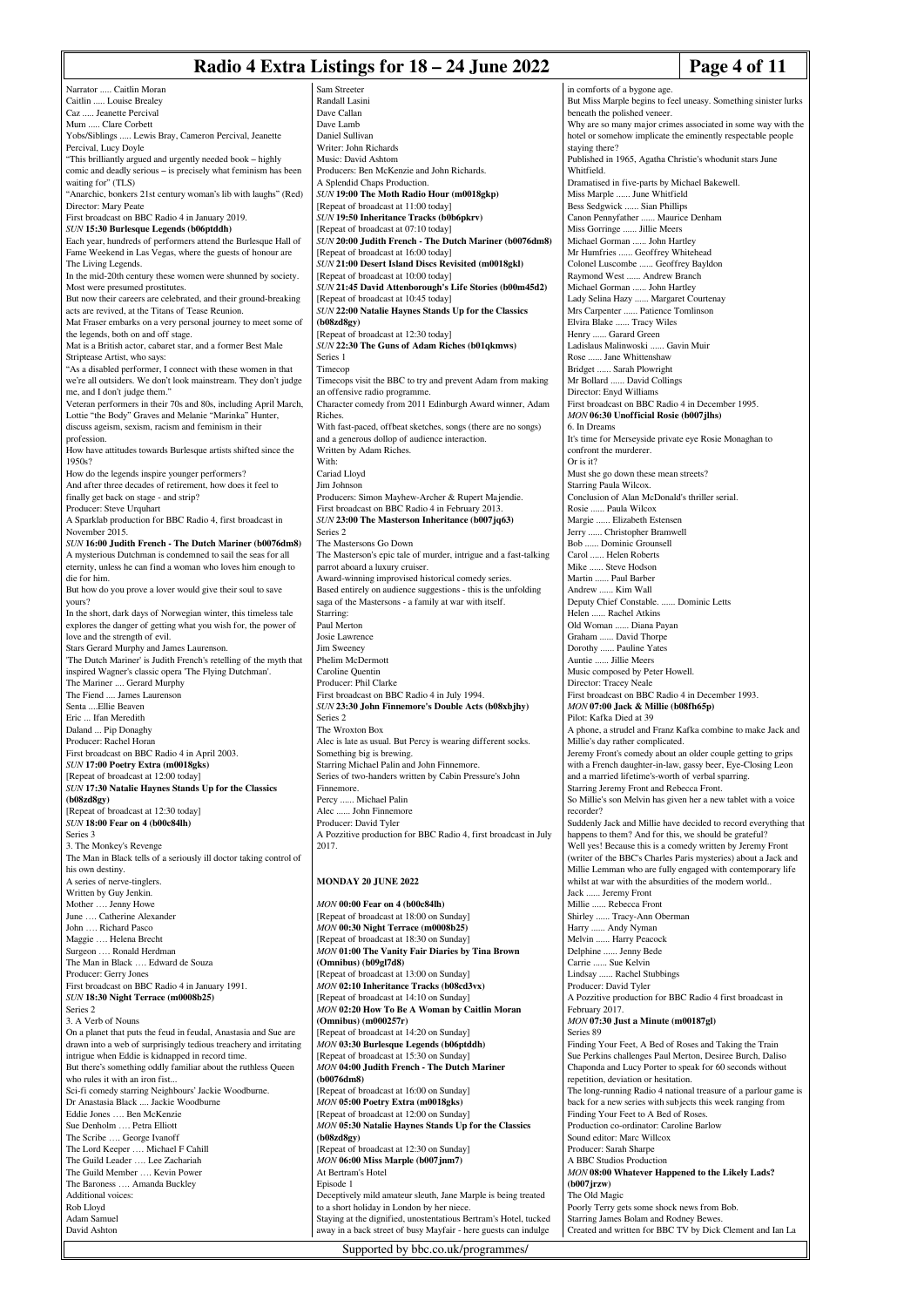### **Radio 4 Extra Listings for 18 – 24 June 2022** Page 5 of 11

*MON* **14:00 Betty Boothroyd - The Autobiography**

**(m0018gn9)**

Frenais. Adapted for BBC Radio by John Browell. Terry Collier …. James Bolam Bob Ferris …. Rodney Bewes Susan Chambers …. Anita Carey Mrs Ferris …. Barbara Ogilvie Norma …. Brenda Cavendish Waiter …. Anthony Smee Producer: John Browell Originally lost from the archive, the audio was recovered in a BBC Treasure Hunt. First broadcast on BBC Radio 4 in September 1975. *MON* **08:30 Tales From the Mausoleum Club (b007jnpk)** Soldiers Three: India Nil A chilling tale of what happened when a greedy soldier gets all that he wishes for. Stars Stephen Fry, Star-packed curious and macabre comedy series set in a very exclusive London club. Written by Ian Brown and James Hendrie. Dr Sen ...... Roshan Seth Atkins ...... Michael Robbins Lanyard Sapling ...... Stephen Fry Storm ...... Oliver Cotton Green ...... Royce Mills Tribesman ...... Sam Dastor<br>Mr Jacob ...... Michael Rin .. Michael Ripper Music: Max Harris Producer: Paul Spencer. First broadcast on BBC Radio 4 in January 1987. *MON* **09:00 Counterpoint (b011zm1n)** Series 25 2011 Semi-final 3 Paul Gambaccini chairs the third semi-final of 2011's search to find the nation's musical mastermind. Anthony Dean from Nottingham Stephen Pollard from Finchley Susan Wedlake from Sevenoaks From the BBC Radio Theatre in London. The quiz tests the competitors' knowledge of the core classics, as well as film and stage music, jazz, rock and pop. There are plenty of musical surprises, and forgotten or rarely-heard extracts, alongside long-established favourites Producer: Paul Bajoria First broadcast on BBC Radio 4 in June 2011. *MON* **09:30 Double Science (b012ymwf)** Moving House Incompetent teachers Kenneth and Colin are going to have to find new abodes quick smart. The turnoil continues at a Sixth Form College specialising in drama, after the arrival of new head Alison, determined to revitalise the science department. Written by and starring Ben Willbond and Justin Edwards. With: Rebecca Front Raza Jaffrey Margaret Cabourn-Smith. Producer: Adam Bromley First broadcast on BBC Radio 4 in May 2008. *MON* **10:00 Christopher Reason - Box of Chocolates (b04vk8pn)** When Christine receives a box of her favourite chocolates from her recently estranged Aunt Shirley, she's prompted to show how soft-centred she really is. But watch out for the nuts! A black chocolate comedy by Christopher Reason. Starring Prunella Scales as Christine. Director: Clive Brill First broadcast on BBC Radio 4 in June 1989. *MON* **10:45 Samphire by Patrick O'Brian (b04t6k35)** Molly and her husband venture to the very edge of the cliff in search of the samphire plant. But its discovery plumbs the depths of their relationship. Diana Bishop reads Patrick O'Brian's short story. Producer: Pat Pyror First broadcast on BBC Radio 4 in April 1993. *MON* **11:00 TED Radio Hour (m0018gn5)** Series 9 A Glimpse into the Future A journey through fascinating ideas based on talks by riveting speakers on the TED (Technology, Entertainment, Design) stage. Manoush Zomorodi explores how innovation, from transport to wellnesses, will transform our lives. With futurist, Amy Webb. First broadcast in the USA on National Public Radio in 2021. *MON* **11:50 Inheritance Tracks (m0018gn7)** Gary Wilmot Actor and singer Gary Wilmot chooses Mack the Knife by Bobby Darin and Summer Breeze performed by the Isley **Brothers** *MON* **12:00 Whatever Happened to the Likely Lads? (b007jrzw)** [Repeat of broadcast at 08:00 today] *MON* **12:30 Tales From the Mausoleum Club (b007jnpk)** [Repeat of broadcast at 08:30 today] *MON* **13:00 Miss Marple (b007jnm7)** [Repeat of broadcast at 06:00 today] *MON* **13:30 Unofficial Rosie (b007jlhs)** [Repeat of broadcast at 06:30 today]

1. From Strasbourg to Speaker Order! Order! From early political life in Strasbourg and Westminster to leaving front line Labour politics to become Deputy Speaker... Betty Boothroyd reads excerpts from her autobiography detailing her rise to become the first female Speaker of the House of Commons. Abridged in five parts by Katrin Williams Producer: Duncan Minshull First broadcast on BBC Radio 4 in October 2001. *MON* **14:15 Charles Dickens (b09jhv3q)** Dombey and Son Episode 11 Harriet Carker tries to appeal to her brother's better nature. Starring Alex Jennings and Katy Cavanagh. The fortunes of shipping firm owner, Paul Dombey in mid-19thcentury London. Charles Dickens's novel dramatised by Mike Walker. Charles Dickens ..... Alex Jennings Alice .... Claire Rushbrook Mr Carker .... Adrian Lukis Harriet .... Katy Cavanagh Captain Cuttle .... Trevor Peacock Toots .... Sam Pamphilon Music by Nicolai Abrahamsen. Directors: Jeremy Mortimer and Jessica Dromgoole First broadcast on BBC Radio 4 in December 2007. *MON* **14:30 Bryan Ferry's Jazz Age (b03kpy59)** In 1955 at the age of ten, Bryan Ferry developed a passion for jazz music. Listening to his radio in Washington, County Durham, he was transported from rural North East England to 1920s New Orleans and Cotton Club, New York. British Trad Jazz was booming, with Humphrey Lyttelton, Chris Barber and Ken Collier offering a gateway to the 'yellow cocktail' music of Louis Armstrong, Duke Ellington and Charlie Parker. Now Bryan has returned to his earliest musical love with 'The Jazz Age', a record that remakes and remodels some of his biggest Roxy Music hits in the style of instrumental 20s jazz standards. Bryan takes us back to his first concert at Newcastle City Hall to see the Chris Barber band and reveals how a performance of St Louis Blues caught his imagination. Trombonist Chris Barber describes how he brought music from the Deep South to rapturous British audiences. Newcastle music historian Chris Phipps traces the mythical connection between the Mississippi and the Tyne, while Bryan shares his memories of a vibrant, modernist city where he studied fine art. The city still shows traces of its jazz heritage, including J G Windows, the record shop where Bryan bought his 78s including the Charlie Parker Quintet's EP whose solos he learnt by heart. It wasn't just the jazz age of the 20s that inspired Bryan, but its literature too. He recently contributed to the soundtrack of Baz Luhrmann's Great Gatsby, the film of one of his favourite novels. With live recordings from his recent UK tour with The Bryan Ferry Jazz Orchestra, Bryan reflects on Roxy Music's early years and explains how his grounding in jazz helped him lead one of the most influential British bands of all time. Producer: Paul Smith A Just Radio production for BBC Radio 4 first broadcast in December 2013 *MON* **15:00 Christopher Reason - Box of Chocolates (b04vk8pn)** [Repeat of broadcast at 10:00 today] *MON* **15:45 Samphire by Patrick O'Brian (b04t6k35)** [Repeat of broadcast at 10:45 today] *MON* **16:00 Counterpoint (b011zm1n)** [Repeat of broadcast at 09:00 today] *MON* **16:30 Double Science (b012ymwf)** [Repeat of broadcast at 09:30 today] *MON* **17:00 Jack & Millie (b08fh65p)** [Repeat of broadcast at 07:00 today] *MON* **17:30 Just a Minute (m00187gl)** [Repeat of broadcast at 07:30 today] *MON* **18:00 Haunted (b01qlclc)** The Dream Woman by Wilkie Collins Isaac lives in constant fear of a knife-wielding female. But is she of this Earth - or from beyond the grave? A series of stories of the Supernatural. Wilkie Collins's tale dramatised by Derek Hoddinott. Isaac ...... Charles Kay Rebecca ...... Maureen O'Brien Doctor ...... Richard Bebb **Landlord ...... Douglas Blackwell**<br>Mrs Stratchard Katherine Parr Mrs Stratchard .... With: David Timson Danny Schiller Director: Derek Hoddinott First broadcast on the BBC World Service in November 1979. *MON* **18:30 A Good Read (b046kxn7)** Fay Weldon and Hans Ulrich Obrist Harriett Gilbert and her guests - author, Fay Weldon and Serpentine Galleries curator, Hans Ulrich Obrist - discu favourite books by Etel Adnan, Gabriel Gbadamosi, RL

Stevenson. Sitt Marie Rose by Etel Adnan Publisher: Post Apollo Press Vauxhall by Gabriel Gbadamosi Publisher: Telegram Books Treasure Island by RL Stevenson Publisher: Penguin First broadcast on BBC Radio 4 in June 2014. *MON* **19:00 Whatever Happened to the Likely Lads? (b007jrzw)** [Repeat of broadcast at 08:00 today] *MON* **19:30 Tales From the Mausoleum Club (b007jnpk)** [Repeat of broadcast at 08:30 today] *MON* **20:00 Miss Marple (b007jnm7)** [Repeat of broadcast at 06:00 today] *MON* **20:30 Unofficial Rosie (b007jlhs)** [Repeat of broadcast at 06:30 today] *MON* **21:00 TED Radio Hour (m0018gn5)** [Repeat of broadcast at 11:00 today] *MON* **21:50 Inheritance Tracks (m0018gn7)** [Repeat of broadcast at 11:50 today] *MON* **22:00 Just a Minute (m00187gl)** [Repeat of broadcast at 07:30 today] *MON* **22:30 Rubbish (b00770kq)** Series 1 Whistleblower Martin Christmas is reporter Adam Monk's local government whistleblower, so he's horrified to learn of the existence of a rival mystery whistleblower This one has told Adam that it was none other than Martin who ordered the notorious "Dalek of Death" compost bins! Suddenly local government is a very threatening place. Reece Dinsdale stars as local government officer, cynic and manic-depressive, Martin Christmas in Tony Bagley's sitcom. Martin ...... Reece Dinsdale Adam ...... Paul Reynolds Roger ...... Paul Copley Scott ...... Kevin Eldon<br>Sarah ...... Nicola Walk .. Nicola Walker Alan ...... Mike Walling Barney ...... James Lance Speaker 1 ...... Mark Maier Producer: Claire Bartlett First broadcast on BBC Radio 4 in October 2006. *MON* **23:00 Dead Ringers (m0018863)** Series 22 Episode 1 What is Professor Whitty doing now? How is Sir Keir Starmer going to improve his image? How many spuds can you buy for a fiver these days? All these questions are answered and more. Performed by Jon Culshaw, Lewis Macleod, Jan Ravens, Debra Stephenson and Duncan Wisbey. The series is written by: Nev Fountain & Tom Jamieson, Laurence Howarth, Ed Amsden & Tom Coles, James Bugg, Edward Tew, Rebecca Bain, Cody Dahler, Jade Gebbie, Robert Dark, Sophie Dickson, Rachel E. Thorn and Cameron Loxdale. Produced and created by Bill Dare Production Co-ordinator: Caroline Barlow Sound design Rich Evans *MON* **23:30 Andrew Maxwell's Public Enemies (b03gg7rd)** Nationalism Andrew looks at Nationalists, from a variety of movements, who are easy to demonise. So very, very easy. But rather than do that - and it really is very easy - Andrew will explore the reasons for joining such organisations and the logical outcomes of their policies. Andrew Maxwell is one of the UK's most informed and fearless stand ups. In this series of one-off stand up shows, he uses his trademark intelligence and political incisiveness to dig behind the clichés and assumptions about four possible threats to British society. Series showcasing a comedian at the top of his abilities tackling difficult and important 'slow news' topics with a depth and perceptiveness that remains outside the remit of mainstream 'topical' comedy. Written and performed by Andrew Maxwell. Script edited by Paul Byrne. Producer: Ed Morrish First broadcast on BBC Radio 4 in November 2013. **TUESDAY 21 JUNE 2022** *TUE* **00:00 Haunted (b01qlclc)** [Repeat of broadcast at 18:00 on Monday] *TUE* **00:30 A Good Read (b046kxn7)** [Repeat of broadcast at 18:30 on Monday] *TUE* **01:00 Miss Marple (b007jnm7)** [Repeat of broadcast at 06:00 on Monday] *TUE* **01:30 Unofficial Rosie (b007jlhs)** [Repeat of broadcast at 06:30 on Monday] *TUE* **02:00 Betty Boothroyd - The Autobiography**

**(m0018gn9)** [Repeat of broadcast at 14:00 on Monday] *TUE* **02:15 Charles Dickens (b09jhv3q)** [Repeat of broadcast at 14:15 on Monday] *TUE* **02:30 Bryan Ferry's Jazz Age (b03kpy59)** [Repeat of broadcast at 14:30 on Monday] *TUE* **03:00 Christopher Reason - Box of Chocolates**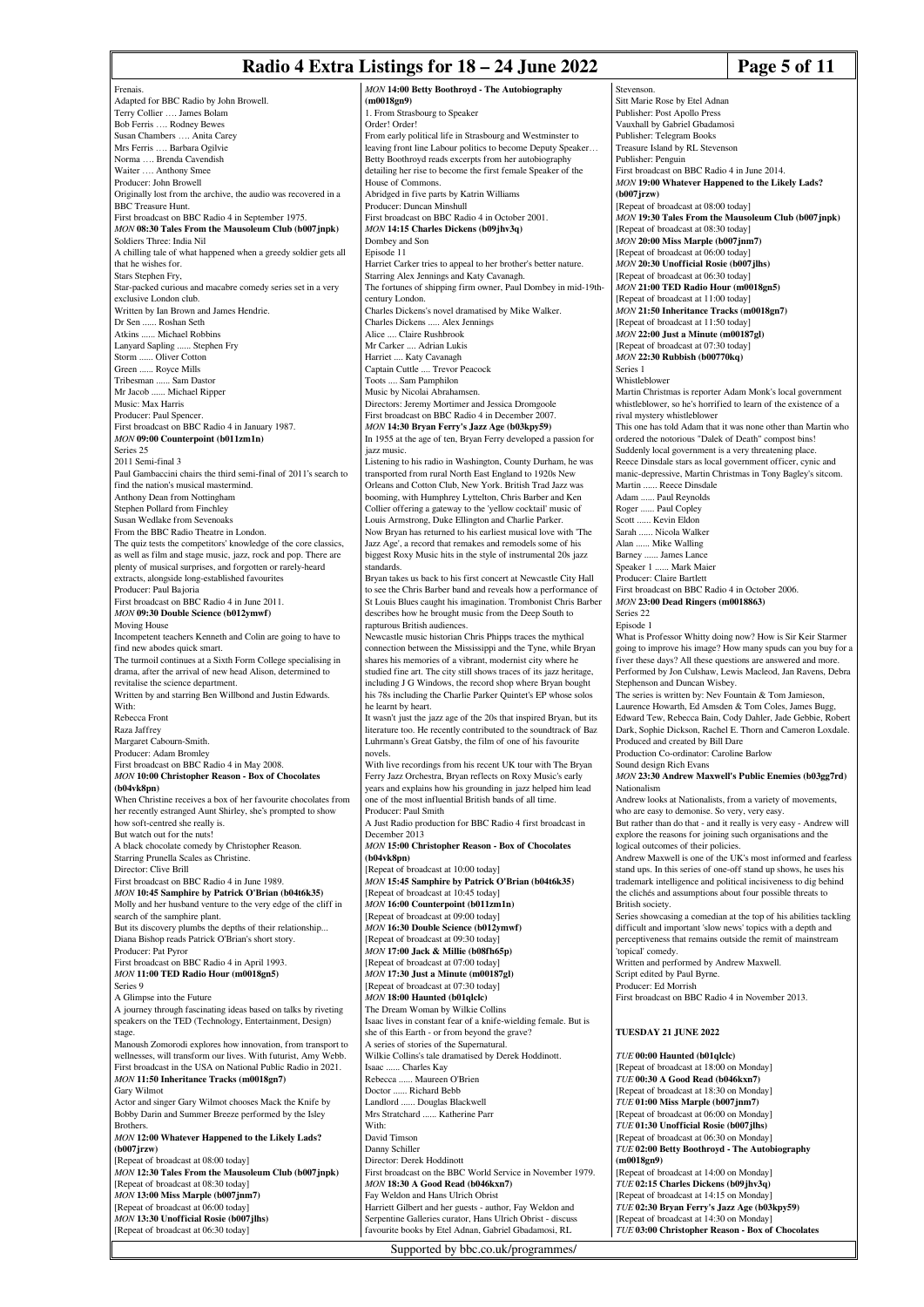## **Radio 4 Extra Listings for 18 – 24 June 2022** Page 6 of 11

Match Special's 50th anniversary. *TUE* **12:00 The Goon Show** (m000 [Repeat of broadcast at 08:00 today] *TUE* **12:30 King Street Junior (b007jmns)** [Repeat of broadcast at 08:30 today]

**(b04vk8pn)** [Repeat of broadcast at 10:00 on Monday] *TUE* **03:45 Samphire by Patrick O'Brian (b04t6k35)** [Repeat of broadcast at 10:45 on Monday] *TUE* **04:00 Counterpoint (b011zm1n)** [Repeat of broadcast at 09:00 on Monday] *TUE* **04:30 Double Science (b012ymwf)** [Repeat of broadcast at 09:30 on Monday] *TUE* **05:00 Jack & Millie (b08fh65p)** [Repeat of broadcast at 07:00 on Monday] *TUE* **05:30 Just a Minute (m00187gl)** [Repeat of broadcast at 07:30 on Monday] *TUE* **06:00 Miss Marple (b007jnmr)** At Bertram's Hotel Episode 2 An old acquaintance of amateur sleuth, Miss Marple is about to receive a nasty shock... Agatha Christie's whodunit stars June Whitfield. Dramatised by Michael Bakewell. Miss Marple ...... June Whitfield Inspector Davy ...... Frederick Jaeger Canon Pennyfather ...... Maurice Denham Bess Sedgwick ...... Sian Phillips Inspector Campbell ...... David Timson Archdeacon Simmons ...... Preston Lockwood Michael Gorman ...... John Hartley Ladislaus Malinwoski ...... Gavin Muir Miss Gorringe ...... Jillie Meers Colonel Luscombe ...... Geoffrey Bayldon Elvira Blake ...... Tracy Wiles Bridget ...... Sarah Plowright Mr Bollard ...... David Collings Miss Mottley ...... Sandra James Young Egerton ...... Alan Rowe Mrs McCrea ...... Zulema Dene Air Terminal Hostess ...... Louisa Seddon Director: Enyd Williams First broadcast on BBC Radio 4 in December 1995. *TUE* **06:30 Paul Temple (b007jzds)** Paul Temple and the Spencer Affair 1. My Heart and Harry The suave amateur private detective is drawn into the murder of the actress daughter of a theatre impresario. Francis Durbridge's thriller stars Peter Coke and Marjorie Westbury in another intriguing case for BBC radio's smoothest sleuth and his glamorous wife. Paul Temple …… Peter Coke Steve …… Marjorie Westbury Det Insp Vosper …… Hugh Manning Charlie …… James Beattie Eric Lansdale …… John Graham Sir Graham Forbes …… Lester Mudditt Rupert Dreisler …… Brewster Mason Adrian Frost …… Simon Lack Judy Milton …… June Turbin Pete Roberts …… Thomas Heathcote From 1938 to 1969, the crime fiction novelist and amateur detective Paul Temple, together with his Fleet Street journalist wife Steve, solved case after case. They inhabit a sophisticated world of chilled cocktails and fast cars, where women are chic and men wear cravats - a world where Sir Graham Forbes, of Scotland Yard, usually needs Paul's help with his latest tricky case. Producer: Martyn C Webster First broadcast on the BBC Light Programme in November 1957. *TUE* **07:00 Ayres on the Air (b01bllzw)** Series 2 Travel More light hearted verse and comic sketches from Pam Ayres. Pam admits to being a poor map reader and talks about taking a computer course and French course. Includes a poem about an experience in a clinical hotel. With: Geoffrey Whitehead Felicity Montagu Written by Pam Ayres, Chris Thompson, Peter Reynolds and Jan Etherington. Producer Claire Jone First broadcast on BBC Radio 4 in April 2006. *TUE* **07:30 Geoff Norcott: Well Classy (m00187rs)** Award-winning comedian Geoff Norcott returns to Radio 4, this time examining his own class identity. Is it defined by where he's from, or where he's at? Has he changed, now he's known the taste of brioche? Or is he the same old Geoff that he used to be, growing up on the council estate? And, most importantly - why does he care? Geoff's previous Radio 4 show won the BBC Best Comedy Award 2019. He is one of the stars of The Mash Report and appears regularly on Question Time. He writes for national publications with articles appearing in The Sunday Telegraph The Independent and The New Statesman. He writes regularly for other comedians including Sarah Millican, Romesh Ranganathan and Katherine Ryan. Geoff was awarded an Operational Services Medal for five frontline tours entertaining the troops in Afghanistan. Geoff's first book 'Where Did I go Right? How The Left Lost Me' was published in May 2021. Written and performed by Geoff Norcott

Produced by Ed Morrish Exec Producer: Caroline Raphael Sound Engineer: David Thomas Broadcast Assistant: Jacob Tombling A Pier Production for BBC Radio 4 *TUE* **08:00 The Goon Show (m000hwwr)** Series 6 The Lost Emperor Archaeologist Neddie Seagoon hunts for the missing treasure of Genghis Khan. Groundbreaking, surreal BBC radio comedy written by Spike Milligan. **Starring:** Peter Sellers Harry Secombe Spike Milligan First billed as Crazy People, ten series of The Goon Show were recorded between 1951 and 1960, but sadly many of the earliest shows weren't kept in the archive. With the Ray Ellington Quartet and Max Geldray. Orchestra conducted by Wally Stott. Announcer: Wallace Greenslade Producer: Peter Eton First broadcast on the BBC Home Service in October 1955. *TUE* **08:30 King Street Junior (b007jmns)** Series 6 Thursday's Child Teaching staff are worried over a controversial new proposal from the school governors. Created and written by Jim Eldridge. Ten series of this comedy about King Street Junior School ran between 1985 and 1998. King Street Junior Revisited ran from 2002 to 2005. Mr Sims …. Karl Howman Mr Beeston …. James Grout Mr Holliday …. Tom Watson Mrs Stone …. Margaret John Mr Long …. Paul Copley Mrs Patterson …. Deirdre Costello Mrs Rudd …. Vivienne Martin Miss Lewis …. Marlene Sidaway Simon .... Stuart Heath Leanne …. Nadia Williams Hanif …. Anthony Hall Subi/Manjit …. Anna Williams Producer: John Fawcett Wilson First broadcast on BBC Radio 4 in July 1991. *TUE* **09:00 Dead Ringers (m0018863)** [Repeat of broadcast at 23:00 on Monday] *TUE* **09:30 Chambers (b007jpd0)** Series 2 Conditional Fees John Fuller-Carp wants victory in a 'no win, no fee' case of a broken thumb involving a can of figs Clive Coleman's sitcom set in perhaps the country's least spectacular law chambers. John Fuller Carp ...... John Bird Hilary Tripping ...... James Fleet Vince ...... Jonathan Kydd Ruth Quirke ...... Sarah Lancashire Philip James ...... Chris Pavlo Shearing ...... Peter Gunn Masterson ...... Geoffrey Whitehead Producer: Paul Schlesinger First broadcast on BBC Radio 4 in June 1998. *TUE* **10:00 J Edgar Hoover (m0018gtf)** 1. Red Scare J Edgar Hoover rose to become the legendary director of the US Federal Bureau of Investigation Mike Walker's four part drama series reflects his life and career. It's 1919. Young Hoover gains a reputation as an anti-Communist zealot and gets the chance to prove it. Starring William Hootkins. Broadcast to mark the 50th anniversary of his death. J Edgar Hoover .... William Hootkins A Mitchell Palmer .... Bob Sherman Annie Hoover ... Kate Harper Louis Post .... Patrick Allen Director: Ned Chaillet First broadcast on BBC Radio 4 in March 1999. *TUE* **10:45 Jasonland by Dawn Lowe-Watson (b040hr5z)** Three schoolfriends imagine their perfect fantasy worlds - but what will their adult lives bring them? Robert Glenister reads Dawn Lowe-Watson's short story. Producer: Cherry Cookson First broadcast on BBC Radio 4 in March 1996. *TUE* **11:00 Archive on 4 (b007lkyc)** Test Match Special: Ball by Ball Rory Bremner looks back at 50 years of BBC Radio coverage of British test match cricket. 'Test Match Special' has seen a rich variety of commentators, including the poetic elegance of John Arlott, the japes of Brian Johnston and the exuberance of Jonathan Agnew. For some the atmosphere has resembled that of an elite club, but for thousands of others the experience has been as vivid a depiction of summer as the smell of cut grass. Producer: Tom Alban First broadcast ion BBC Radio 4 n May 2007 to mark Test

Supported by bbc.co.uk/programmes/

*TUE* **13:00 Miss Marple (b007jnmr)** [Repeat of broadcast at 06:00 today] *TUE* **13:30 Paul Temple (b007jzds)** [Repeat of broadcast at 06:30 today] *TUE* **14:00 Betty Boothroyd - The Autobiography (m0018gth)** 2. Wearing The Trousers Betty faces many new challenges and responsibilities as the first female Speaker of the House of Commons. Betty Boothroyd reads excerpts from her autobiography. Abridged by Katrin Williams Producer: Duncan Minshull First broadcast on BBC Radio 4 in October 2001 *TUE* **14:15 Charles Dickens (b09jkpgx)** Dombey and Son Episode 12 The Dombeys return from their honeymoon and embark upon a frosty married life. Starring Alex Jennings and Robert Glenister. The fortunes of shipping firm owner, Paul Dombey in mid-19thcentury London. Charles Dickens's novel dramatised by Mike Walker. Charles Dickens …. Alex Jennings Dombey …. Robert Glenister Feenix …. Bertie Carvel Mr Carker …. Adrian Lukis Mrs Skewton ….. Fenella Fielding Edith …. Helen Schlesinger Floy …. Abigail Hollick Music by Nicolai Abrahamsen. Directors: Jessica Dromgoole and Jeremy Mortimer. First broadcast on BBC Radio 4 in December 2007 *TUE* **14:30 The True Story of Abner Jay (b04yftl1)** Laura Barton pieces together the true story of Abner Jay, a most unusual musical talent. Abner Jay was an itinerant musician – a modern-day minstrel. He was a one-man band, a songster, a storehouse of history and an off-colour raconteur; he was a direct line to a different era. He said that his instruments were centuries old, passed down through his family. That his father and grandfather had been slaves. He claimed to have fathered 16 children, that daily dose of water from the Suwannee River kept him young and that he was 25 years younger than you think. But you never know what to believe with Abner Jay. What is certainly true is that he travelled the Southern states of the US with a converted mobile home which he opened out into a makeshift stage. And he was possibly the last performer of the 'bones' – a musical tradition that involved playing rhythms on cow and chicken bones dried in the sun. The writer Laura Barton talks to those who knew him and those who love his music in an effort to dig beneath the myth and misdirection and reveal the true story of Abner Jay. Featuring: Sherry Sherrod Dupree William Ferris Jay Martin Jack Teague Brandie Watson Producer: Martin Williams First broadcast on BBC Radio 4 in January 2015. *TUE* **15:00 J Edgar Hoover (m0018gtf)** [Repeat of broadcast at 10:00 today] *TUE* **15:45 Jasonland by Dawn Lowe-Watson (b040hr5z)** [Repeat of broadcast at 10:45 today] *TUE* **16:00 The 3rd Degree (m0007bk0)** Series 9 University of Plymouth Steve Punt hosts the battle of wits as three students from the University of Plymouth take on their professors. A funny and dynamic quiz show with specialist subjects including History, Geology and Human Biosciences. Questions range from deadly jellyfish to glowing jellyfish via Jack Straw, Krishna and Planck's Constant. Producer: David Tyler. A Pozzitive production for BBC Radio 4, first broadcast in July 2019. *TUE* **16:30 Chambers (b007jpd0)** [Repeat of broadcast at 09:30 today] *TUE* **17:00 Ayres on the Air (b01bllzw)** [Repeat of broadcast at 07:00 today] *TUE* **17:30 Geoff Norcott: Well Classy (m00187rs)** [Repeat of broadcast at 07:30 today] *TUE* **18:00 Haunted (b01qlg49)** The Judge's House by Bram Stoker Malcolm Malcolmson discovers the truth of 'absurd prejudices' which have accrued around an empty property. A series of stories of the Supernatural. Bram Stoker's tale dramatised by Patricia Mays. Malcolmson ...... Nigel Havers Mrs Witham ...... Jane Thompson With: David Timson Alexander John

Director: Derek Hoddinott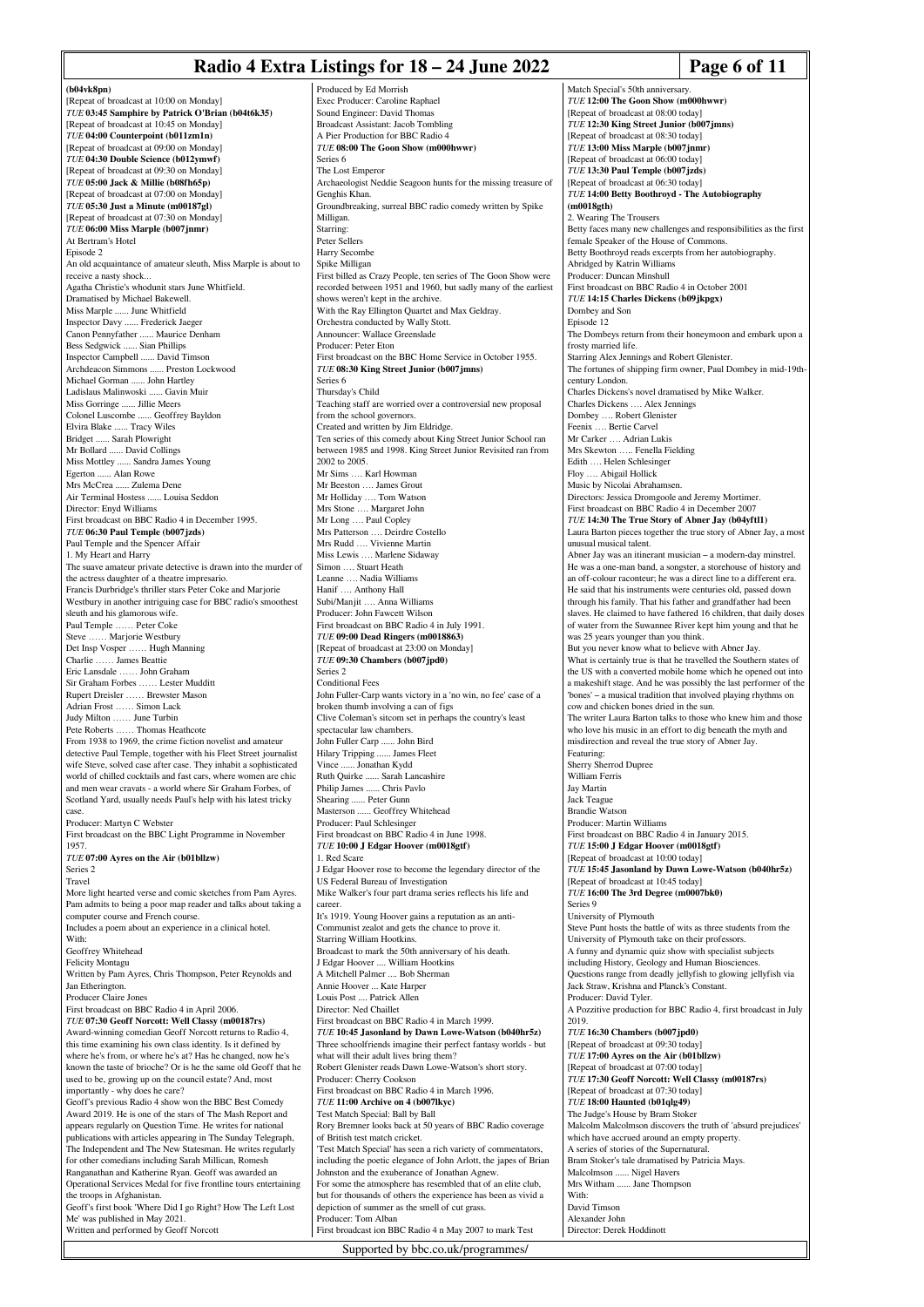# **Radio 4 Extra Listings for 18 – 24 June 2022** Page 7 of 11

First broadcast on the BBC World Service in January 1982. *TUE* **18:30 Soul Music (b07zz5y8)** Series 23 The First Time Ever I Saw Your Face Memories of first love, first borns and loss are stirred by 'The First Time Ever I Saw Your Face'. This timeless love song was written by Ewan MacColl for Peggy Seeger, and made famous by Roberta Flack. Activist and folk musician Peggy Seeger recalls her first meeting with the Scottish folk musician, which would inspire him to write the song, and talks about what the song means to her today. Ewan MacColl's biographer Ben Harker explains why this song is so different from much of his other work. Julie Young talks about singing the song to her son Reagan, who had severe complex needs following a cardiac arrest as a baby. Writer Louise Janson speaks about what the song came to mean to her as she set out on the path to becoming a mother on her own. Writer and academic Jason King tells the story of how Roberta Flack came to cover this ballad, and how it catapulted her to fame And Kandace Springs, a singer and pianist from Nashville, Tennessee, records her version of the song and talks about why the song is one of the greatest love songs of all time. Producer: Mair Bosworth First broadcast on BBC Radio 4 in October 2016. *TUE* **19:00 The Goon Show (m000hwwr)** [Repeat of broadcast at 08:00 today] *TUE* **19:30 King Street Junior (b007jmns)** [Repeat of broadcast at 08:30 today] *TUE* **20:00 Miss Marple (b007jnmr)** [Repeat of broadcast at 06:00 today] *TUE* **20:30 Paul Temple (b007jzds)** [Repeat of broadcast at 06:30 today] *TUE* **21:00 Archive on 4 (b007lkyc)** [Repeat of broadcast at 11:00 today] *TUE* **22:00 Geoff Norcott: Well Classy (m00187rs)** [Repeat of broadcast at 07:30 today] *TUE* **22:30 Mark Steel's in Town (b01phj47)** Series 4 Corby Comedian Mark Steel explores under the surface of some of the UK's more distinctive towns to shed some light on the people, history, rivalries, slang, traditions, and eccentricities that makes them unique. Creating a bespoke stand-up set for each town, Mark performs the show in front of a local audience. As well as examining the less visited areas of Britain, Mark uncovers stories and experiences that resonate with us all as we recognise the quirkiness of the British way of life and the rich tapestry of remarkable events and people who have shaped where we live. During this 4th series of 'Mark Steel's In Town', Mark will visit Tobermory, Whitehaven, Handsworth, Ottery St Mary, Corby, and Chipping Norton. This week, Mark visits Corby to uncover an unlikely town rivalry, the extraordinary story behind a baffling accent, and the truth behind the trouser press rumours... Additional material by Pete Sinclair. Producer: Sam Bryant First broadcast on BBC Radio 4 in 2012. *TUE* **22:55 The Comedy Club Interviews (m0018r1p)** Tom GK 1/2 From **10.00pm** until midnight, seven days a week, the Comedy Club has two hours of comedy. Plus Harriet Kemsley chats to Tom GK. *TUE* **23:00 What Does the K Stand For? (b0510ftl)** Series 2 Sister Dearest Guests not welcome. Stephen K Amos's sitcom about growing up black, gay and funny in 1980s south London. Written by Jonathan Harvey with Stephen K Amos. Stephen K Amos ...… Stephen K Amos Young Stephen ...… Shaquille Ali-Yebuah Stephanie Amos ...… Fatou Sohna Virginia Amos ...… Ellen Thomas Vincent Amos …... Don Gilet Miss Bliss ...... Michelle Butterly Jayson Jackson ...… Frankie Wilson Jocelyn Jee Esien ...… Princess Producer: Colin Anderson First broadcast on BBC Radio 4 in February 2015. *TUE* **23:30 I've Never Seen Star Wars (b00rms97)** Series 3 Ardal O'Hanlon Marcus Brigstocke invites his guest Ardal O'Hanlon to try five things he's never done before including bell ringing. Whether the experiences are banal or profound, the show is about embracing the new and getting out of our comfort zones. The title comes from the fact that the show's producer and creator Bill Dare had never seen Star Wars. Producer: Bill Dare. First broadcast on BBC Radio 4 in March 2010. **WEDNESDAY 22 JUNE 2022** *WED* **00:00 Haunted (b01qlg49)**

[Repeat of broadcast at 18:00 on Tuesday] *WED* **00:30 Soul Music (b07zz5y8)** [Repeat of broadcast at 18:30 on Tuesday] *WED* **01:00 Miss Marple (b007jnmr)** [Repeat of broadcast at 06:00 on Tuesday] *WED* **01:30 Paul Temple (b007jzds)** [Repeat of broadcast at 06:30 on Tuesday] *WED* **02:00 Betty Boothroyd - The Autobiography (m0018gth)** [Repeat of broadcast at 14:00 on Tuesday] *WED* **02:15 Charles Dickens (b09jkpgx)** [Repeat of broadcast at 14:15 on Tuesday] *WED* **02:30 The True Story of Abner Jay (b04yftl1)** [Repeat of broadcast at 14:30 on Tuesday] *WED* **03:00 J Edgar Hoover (m0018gtf)** [Repeat of broadcast at 10:00 on Tuesday] *WED* **03:45 Jasonland by Dawn Lowe-Watson (b040hr5z)** [Repeat of broadcast at 10:45 on Tuesday] *WED* **04:00 The 3rd Degree (m0007bk0)** [Repeat of broadcast at 16:00 on Tuesday] *WED* **04:30 Chambers (b007jpd0)** [Repeat of broadcast at 09:30 on Tuesday] *WED* **05:00 Ayres on the Air (b01bllzw)** [Repeat of broadcast at 07:00 on Tuesday] *WED* **05:30 Geoff Norcott: Well Classy (m00187rs)** [Repeat of broadcast at 07:30 on Tuesday] *WED* **06:00 Miss Marple (b007jnn6)** At Bertram's Hotel Episode 3 The morning paper brings some very alarming news for Miss Marple - and an investigation by the police. Agatha Christie's whodunit stars June Whitfield. Dramatised by Michael Bakewell. Miss Marple ...... June Whitfield Inspector Davy ...... Frederick Jaeger Canon Pennyfather ...... Maurice Denham Inspector Campbell ...... David Timson Miss Gorringe ...... Jillie Meers Mr Humfries ...... Geoffrey Whitehead Henry ...... Garard Green Rose ...... Jane Whittenshaw Michael Gorman ...... John Hartley Sir Ronald Graves ...... Patrick Allen Mrs Wheeling ...... Tessa Worsley Director: Enyd Williams First broadcast on BBC Radio 4 in December 1995. *WED* **06:30 Paul Temple (b007jzg2)** Paul Temple and the Spencer Affair 2. Concerning Judy Milton Paul Temple and wife Steve must uncover the link between a rare soundtrack record - and a murder. After the untimely death of actress Mary Dreisler in her London flat, her theatre impresario father has sent for the debonair sleuth. Francis Durbridge's thriller starring Peter Coke and Marjorie Westbury in another intriguing case for BBC radio's smoothest investigator and his glamorous wife. Paul Temple …… Peter Coke Steve …… Marjorie Westbury Sir Graham Forbes …… Lester Mudditt Det Insp Vosper …… Hugh Manning Judy Milton …… June Turbin Adrian Frost …… Simon Lack Rupert Dreisler …… Brewster Mason Charlie …… James Beattie Terry Gibson …… Isabel Dean Peter Wallace …… Frank Partington Other parts played by: Will Leighton Beryl Calder Producer: Martyn C Webster First broadcast on the BBC Light Programme in November 1957. *WED* **07:00 Cooking in a Bedsitter (b084wmzb)** Series 1 Coffee Chiffon Beattie Edmondson and Nikesh Patel star in Sue Teddern's comedy, set in a 1960s bedsitter - inspired by Katharine Whitehorn's cookery classic. Trisha is persuaded to cater for a double date. Trisha ...... Beattie Edmondson Deepak ...... Nikesh Patel Jill ...... Natasha Cowley Mike ...... Finlay Robertson Stuart ...... Luke MacGregor June ...... Alison Belbin Len ...... John Bowler Tony ...... John Dougall Katharine Whitehorn ...... Karen Bartke Director: Emma Harding. First broadcast on BBC Radio 4 in December 2016. *WED* **07:30 Heresy (m00187xq)** Series 12 Episode 4 Victoria Coren Mitchell presents another edition of the show which dares to commit heresy. Joining Victoria Coren Mitchell to commit heresy this week are Sally Phillips, Josh Widdicombe and Sathnam Sangher Written, presented and produced by Victoria Coren Mitchell

with additional material from Dan Gaster and Charlie Skelton Series created by David Baddiel An Avalon production for BBC Radio 4 *WED* **08:00 Hancock's Half Hour (b008v13d)** Series 5 The Sleepless Night The Lad tries to get a good night's sleep, but everybody else keeps him awake. Starring Tony Hancock. With Sidney James, Bill Kerr, Hattie Jacques and Kenneth Williams. Written by Ray Galton and Alan Simpson. Theme and incidental music written by Wally Stott. Producer: Tom Ronald First broadcast on the BBC Light Programme in June 1958. *WED* **08:30 No Commitments (b007jn4z)** Series 5 Who You Know Budding actress Emily is due on stage, with a large helping hand from her Aunt Charlotte. Simon Brett's sitcom about the lives and squabbles of three very different sisters. Anna …. Rosemary Leach Victoria …. Nicola Pagett Celia Imrie Roger …. Bill Nighy Emily …. Natalie Walter Music by Elizabeth Parker of the BBC Radiophonic Workshop. Producer: Maria Esposito First broadcast on BBC Radio 4 in July 1998. *WED* **09:00 Booked (b0075m77)** Series 2 Episode 6 John Betjeman writes the copy for a Ford Probe brochure, Shere Khan bumps into a nervous Mrs Tiggy-Winkle at a hunt saboteurs' meeting, and Ted Hughes tries to write a bright and breezy breakfast cereal advert. Outrageous parody, biting wit and bizarre couplings from: Miles Kington Dillie Keane Mark Thomas John Hegley Ian McMillan chairs the irreverent literary game. Producer: Marc Jobst First broadcast on BBC Radio 4 in March 1997. *WED* **09:30 The Attractive Young Rabbi (b007k1d2)** Series 1 The Visitor There's great excitement - and some confusion - at the impending visit of an Israeli MP. Barry Grossman's comedy-drama about the collision between the old and the new in the Jewish community of Hillfield. Rabbi Abraham Fine ...... David De Keyser Rabbi Su Jacobs ...... Tracy-Ann Oberman Sadie Fine ...... Doreen Mantle Melvin ...... Henry Goodman Brian ...... Jonathan Kydd Yigal Horovitz ...... Warren Mitchell Paloma ...... Eve Karpf<br>Simone ...... Rachel Sn ... Rachel Smith Music: Max Harris. Producer: John Fawcett Wilson First broadcast on BBC Radio 4 in November 1999. *WED* **10:00 J Edgar Hoover (m0018gp8)** 2. Public Ener It's 1933. With President Franklin D Roosevelt's backing, Hoover's FBI targets major criminals and their gangs across America. Starring William Hootkins. Mike Walker's drama series reflecting the life and career of the FBI's legendary director, J Edgar Hoover. J Edgar Hoover …. William Hootkins Melvin Purvis …. Michael Neill Walter Winchell …. John Guerrasio Agent Harry Fields .... William Roberts Sheriff .... Mac MacDonald Reporter …. Adam Sims Agent …. Dave Brooks Director: Ned Chaillet First broadcast on BBC Radio 4 in April 1999. *WED* **10:45 Nan Woodhouse (b04hvrq5)** Rose May, 1835: A young girl's chance encounter with a poet touches her life forever. Eleanor Bron reads Nan Woodhouse's short story Producer: Debbie Waddell First broadcast on BBC Radio 4 in October 1997. *WED* **11:00 Michael Palin's Radio Adventures (m000rdkd)** 3. Ripping Yarns Actor-adventurer, Michael Palin talks more to John McCarthy about his remarkable life and career as broadcast on BBC radio. Michael Palin has been a Python, a world traveller, author, actor and screenwriter, and often described as "Britain's Nicest Man". However one area which is often overlooked from his long and impressive career are his fascinating radio contributions. The last of three programmes featuring extracts from from his mighty canon of work including his famous diaries, interviews about his comedy and travel work, documentaries and dramas. From London's BBC Radio Theatre.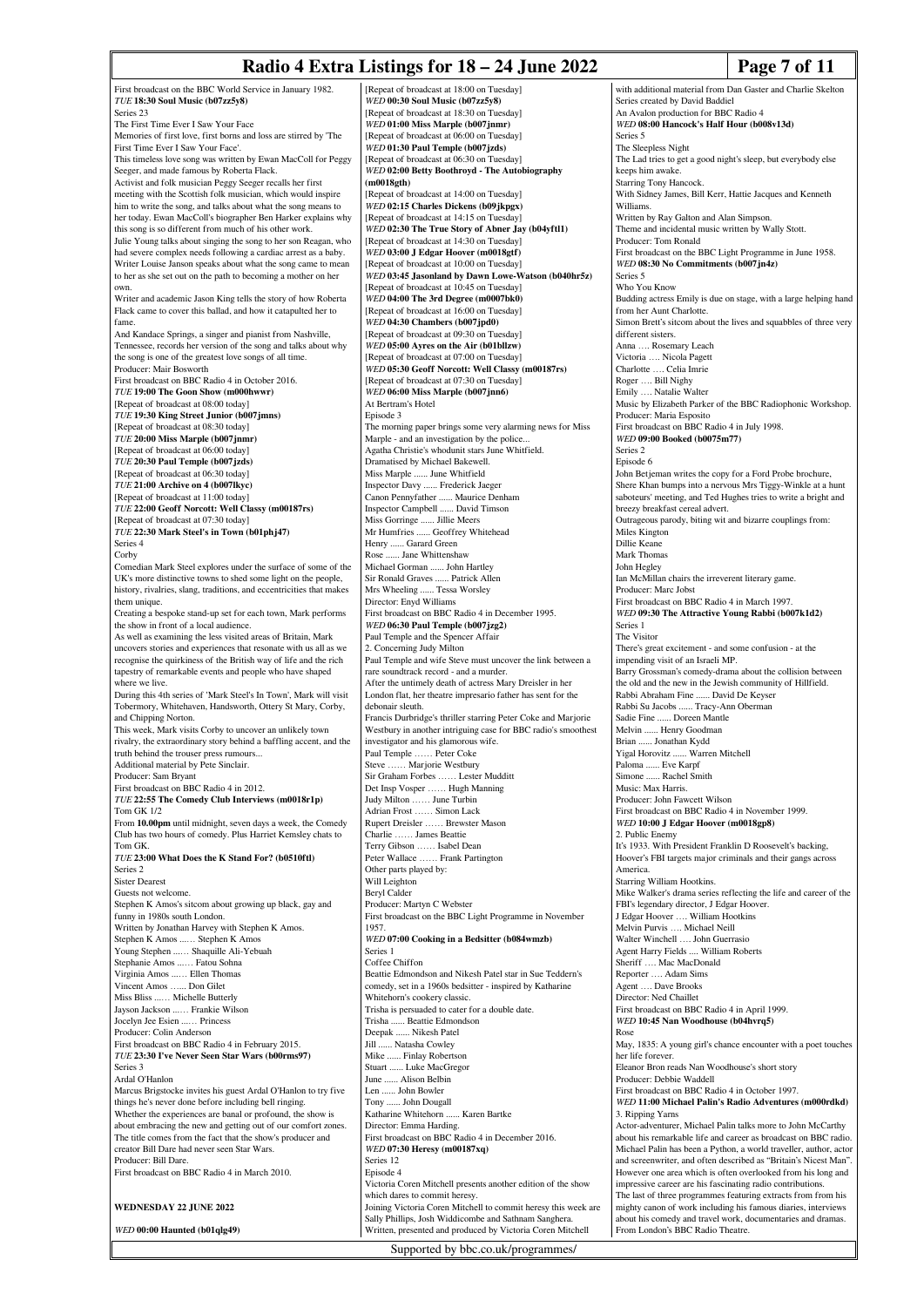### **Radio 4 Extra Listings for 18 – 24 June 2022** Page 8 of 11

Producer: Stephen Garner Made for BBC Radio 4 Extra and first broadcast in December 2017. *WED* **12:00 Hancock's Half Hour (b008v13d)** [Repeat of broadcast at 08:00 today] *WED* **12:30 No Commitments (b007jn4z)** [Repeat of broadcast at 08:30 today] *WED* **13:00 Miss Marple (b007jnn6)** [Repeat of broadcast at 06:00 today] *WED* **13:30 Paul Temple (b007jzg2)** [Repeat of broadcast at 06:30 today] *WED* **14:00 Betty Boothroyd - The Autobiography (m0018gpg)** 3. Getting Better With Age Shock at the death of leader John Smith, as Labour seeks a successor. And Betty is branded a 'babe' Betty Boothroyd reads excerpts from her autobiography on life as the first female Speaker of the House of Common Abridged by Katrin Williams Producer: Duncan Minshull First broadcast on BBC Radio 4 in October 2001 *WED* **14:15 Charles Dickens (b09jl6vl)** Dombey and Son Episode 13 Edith Dombey tries to reason with her husband. Starring Alex Jennings and Robert Glenister. The fortunes of shipping firm owner, Paul Dombey in mid-19thcentury London. Charles Dickens's novel dramatised by Mike Walker. Charles Dickens …. Alex Jennings Dombey …. Robert Glenister Alice …. Claire Rushbrook Mrs Skewton ….. Fenella Fielding Edith …. Helen Schlesinger Mrs Brown …. Geraldine James Captain Cuttle …. Trevor Peacock Toots …. Sam Pamphilon Maid …. Judith Jones Music by Nicolai Abrahamsen. Director: Jessica Dromgoole and Jeremy Mortimer First broadcast on BBC Radio 4 in December 2007 *WED* **14:30 Shot in Belfast (b0367mxj)** The history of Northern Ireland on film is rich and varied. Carol Reed's 'Odd Man Out', starring James Mason, was acclaimed upon its release in 1947 as 'the best film of all time', and is still regarded as one of the finest of the post-war era. But for years, Northern Irish cinema goers often had to endure clichéd representations of the 'Troubles' as captured by Hollywood. Now though Northern Ireland is ready to tell its own story. An indigenous film industry is taking shape and in this programme Peter Curran returns home to Belfast to explore the city's burgeoning movie business. At the centre of things is a giant former 'paint hall' in the heart of the old Harland and Wolff shipyard, where cruise liners once received their finishing touches before setting sail. The old building has become Titanic Studios, a hub for film and TV production, including the HBO fantasy series Game of Thrones. Northern Ireland provides attractive locations and financial incentives for film makers. So who's benefitting? Peter Curran meets the main players, eavesdrops on current productions and considers how Northern Ireland is now starring in its very own movie. Producer: Owen McFadden First broadcast on BBC Radio 4 in July 2013. *WED* **15:00 J Edgar Hoover (m0018gp8)** [Repeat of broadcast at 10:00 today] *WED* **15:45 Nan Woodhouse (b04hvrq5)** [Repeat of broadcast at 10:45 today] *WED* **16:00 Booked (b0075m77)** [Repeat of broadcast at 09:00 today] *WED* **16:30 The Attractive Young Rabbi (b007k1d2)** [Repeat of broadcast at 09:30 today] *WED* **17:00 Cooking in a Bedsitter (b084wmzb)** [Repeat of broadcast at 07:00 today] *WED* **17:30 Heresy (m00187xq)** [Repeat of broadcast at 07:30 today] *WED* **18:00 Haunted (b01qkpqr)** Little Girl Lost by Rosemary Timperley Her daughter-in-law is worried. Can Mrs Grove really talk with her husband beyond the grave? A series of stories of the Supernatural. Rosemary Timperley's tale dramatised by Derek Hoddinott. Sally ..... Jenny Linden Herbert ..... John Carson Mrs Grove ..... Ruth Dunning Janet ..... Bernadette Windsor Doctor / John Grove ..... Adrian Egan Director: Derek Hoddinott First broadcast on the BBC World Service in October 1979. *WED* **18:30 How Tickled Am I? (b007jt19)** Series 3 Gracie Fields Gracie Fields was one of Lancashire's best-loved exports. Yet the press accused her of treachery when she and her Italian husband moved to America during the Second World War, despite the huge sums she raised abroad for the British war

effort. Mark Radcliffe presents a tribute to the film and music hall star once described as "the British nation's favourite big sister". Featuring: Sandy Powell Jean Chadwick Michael Stansfield Gracie Orbell Tommy Conno Tommy Fields Tommy Keen en<br>Annette Pointo Dennis Pitt James Stroud Series exploring some of the North of England's best loved and most influential comedians. Producer Libby Cross First broadcast on BBC Radio 4 in November 2001. *WED* **19:00 Hancock's Half Hour (b008v13d)** [Repeat of broadcast at 08:00 today] *WED* **19:30 No Commitments (b007jn4z)** [Repeat of broadcast at 08:30 today] *WED* **20:00 Miss Marple (b007jnn6)** [Repeat of broadcast at 06:00 today] *WED* **20:30 Paul Temple (b007jzg2)** [Repeat of broadcast at 06:30 today] *WED* **21:00 Michael Palin's Radio Adventures (m000rdkd)** [Repeat of broadcast at 11:00 today] *WED* **22:00 Heresy (m00187xq)** [Repeat of broadcast at 07:30 today] *WED* **22:30 Flight of the Conchords (b00dnlkz)** The Fans Proposition The Kiwi band face fan propositions Improvised comedy from the satirical pop pair, as they align with established comics to poke fun at all aspects of pop music. Rob Brydon narrates the musical odyssey.. Starring New Zealand musical comedy duo, Bret McKenzie and Jemaine Clement. With: Rhys Darby Nina Conti Neil Finn Jimmy Carr Additional Material by Joel Morris. Musicians: David Catlin-Birch and Mark Allis. Producer: Will Saunders First broadcast on BBC Radio 2 in September 2005. *WED* **23:00 All the World's a Globe (b007jwv5)** 6. The Interregnum & The Age of Turmoil Tales of Cromwell, Roundheads versus Cavaliers and William of Orange to name but a few. The history of mankind from the first amoeba to the Second World War. Presented by the entire cast of the National Theatre of Brent -Desmond Olivier Dingle and Wallace, aided by Mr Barker. Written by Patrick Barlow, with additional material by Jim Broadbent and Martin Duncan. With guest star Peter Barker. With thanks to Patrick Barlow Jim Broadbent Martin Duncan Producer: Lissa Evans First broadcast on BBC Radio 4 in May 1990. *WED* **23:15 The Goldfish Bowl (m0018gpn)** Series 2 Episode 6 Anton and Liam - the Eric and Ernie of the fish fraternity - are back with more underwater wit and fishy frivolity. Anton decides that Liam must toughen up when he is threatened by a piranha. Starring Sean Foley and Hamish McColl. Goldfish bowl based sitcom written by Shaun Prendergast. Anton .... Sean Foley Liam ....Hamish McColl Susan ....Tracy Ann Oberman Struan ....Shaun Prendergast Director: Sally Avens First broadcast on BBC Radio 4 in March 2000. *WED* **23:30 Dave Podmore (b007jyjh)** Dave Podmore's Cricket Night Episode 1 For cricket's most unremarkable medium-paced trundler, Dave Podmore, every problem is an opportunity. So Pod turns his  $140$  hours of community service, teaching the basics of the game to kids, into a novel way of promoting his testimonial dinner. Written by Christopher Douglas, Nick Newman and Andrew Nickolds. Pod ...... Christopher Douglas Andy Hamer ...... Andrew Nickolds With: Nick Newman Chris Pavlo Mark Perry Nichola Sanderson Producer: Richard Wilson First broadcast on BBC Radio 4 in April 2004. old and weaning - proudly catching insects for himself; and this

**THURSDAY 23 JUNE 2022** *THU* **00:00 Haunted (b01qkpqr)** [Repeat of broadcast at 18:00 on Wednesday] *THU* **00:30 How Tickled Am I? (b007jt19)** [Repeat of broadcast at 18:30 on Wednesday] *THU* **01:00 Miss Marple (b007jnn6)** [Repeat of broadcast at 06:00 on Wednesday] *THU* **01:30 Paul Temple (b007jzg2)** [Repeat of broadcast at 06:30 on Wednesday] *THU* **02:00 Betty Boothroyd - The Autobiography (m0018gpg)** [Repeat of broadcast at 14:00 on Wednesday] *THU* **02:15 Charles Dickens (b09jl6vl)** [Repeat of broadcast at 14:15 on Wednesday] *THU* **02:30 Shot in Belfast (b0367mxj)** [Repeat of broadcast at 14:30 on Wednesday] *THU* **03:00 J Edgar Hoover (m0018gp8)** [Repeat of broadcast at 10:00 on Wednesday] *THU* **03:45 Nan Woodhouse (b04hvrq5)** [Repeat of broadcast at 10:45 on Wedn *THU* **04:00 Booked (b0075m77)** [Repeat of broadcast at 09:00 on Wednesday] *THU* **04:30 The Attractive Young Rabbi (b007k1d2)** [Repeat of broadcast at 09:30 on Wednesday] *THU* **05:00 Cooking in a Bedsitter (b084wmzb)** [Repeat of broadcast at 07:00 on Wednesday] *THU* **05:30 Heresy (m00187xq)** [Repeat of broadcast at 07:30 on Wednesday] *THU* **06:00 Miss Marple (b007jnnq)** At Bertram's Hotel Episode 4 Just as one mystery is cleared up, Miss Marple becomes involved in another. Agatha Christie's whodunit stars June Whitfield. Dramatised by Michael Bakewell. Miss Marple ...... June Whitfield Inspector Davy ...... Frederick Jaeger Canon Pennyfather ...... Maurice Denham Inspector Campbell ...... David Timson Bess Sedgwick ...... Sian Phillips Miss Gorringe ...... Jillie Meers Michael Gorman ...... John Hartley Sir Ronald Graves ...... Patrick Allen Miss McCrea ...... Zulema Dene Hoffman ...... Freddie Jones Elvira Blake ...... Tracy Wiles Sergeant Waddell ...... Ross Livingstone Director: Enyd Williams First broadcast on BBC Radio 4 in December 1995. *THU* **06:30 Paul Temple (b007jzhb)** Paul Temple and the Spencer Affair 3. Introducing Pete Roberts The debonair sleuth is threatened with a revolver - and there's a fresh lead in the hunt for the killer of actress Mary Dreisler. Francis Durbridge's thriller starring Peter Coke and Marjorie Westbury in another intriguing case for BBC radio's smoothest investigator and his glamorous wife. Paul Temple ...... Peter Coke Steve ...... Marjorie Westbury Det Insp Vosper ...... Hugh Manning Sir Graham Forbes ...... Lester Mudditt Charlie ...... James Beatti Adrian Frost ...... Simon Lack Peter Wallace ...... Frank Partington Terry Gibson ...... Isabel Dean Warren ...... James Thomason Pete Roberts. ...... Thomas Heathcote Rupert Dreisler ...... Brewster Mason Police Sergeant ...... Frank Windsor Eric Lansdale ...... John Graham Producer: Martyn C Webster First broadcast on the BBC Light Programme in November 1957. *THU* **07:00 Rumblings from the Rafters (b07hwxbk)** House Fly and Soprano Pipistrelle Bat Lee Mack and Pam Ferris star as an annoying house fly and a warm-hearted soprano pipistrelle bat as they reveal the truth about life in a draughty old attic in a house in Amersham. Written and introduced by Lynne Truss. House Fly ..... Lee Mack Soprano Pipstrelle Bat ..... Pam Ferris The House Fly loves life. "The best bit is the buzzing". He loves the aerobatics, dodging the flypapers in the attic and ... my favourite manoeuvre, settling on the ceiling. It is unbelievably brilliant" He loves to buzz. But he also loves, what to humans, is a disgusting way of life. He loves to walk around on filth and to poo everywhere and to spread disease "And listen, we don't mind! Not at all. It's the least we can do". He would love to spread more diseases and takes great joy in telling us just exactly how he does this ... perhaps best not to listen if you're eating! The Soprano Pipistrelle Bat is a very different creature; a tiny bat with a huge and loving heart. She is nine years old and has given birth to a single pup each year. Her newest pup, Jethro, is her darling; "... such a lovely little face. Chestnut fur. Perfect little ears. He smells like chicken flavour crisps. Ooh, I could eat him." He is six weeks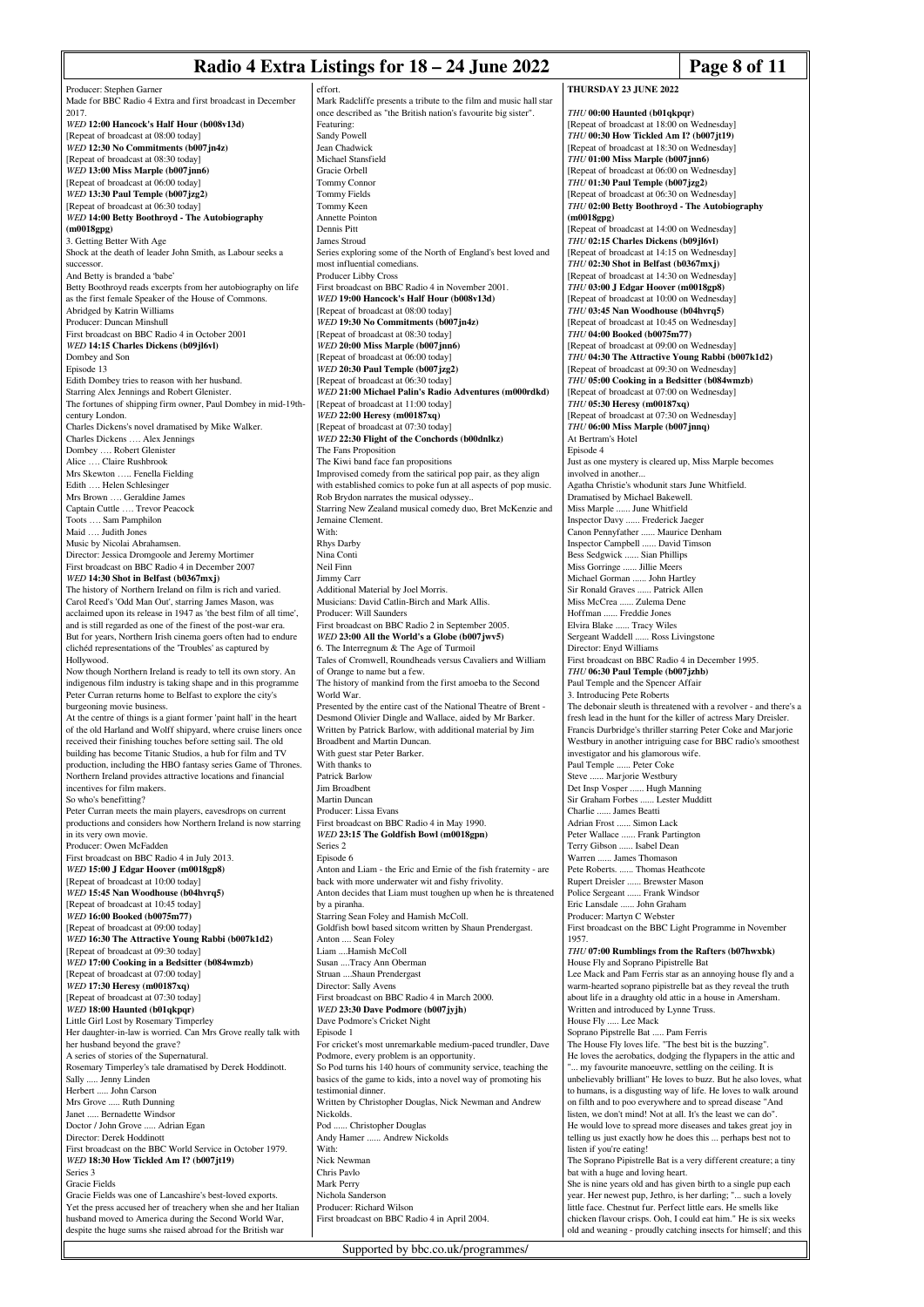# **Radio 4 Extra Listings for 18 – 24 June 2022** Page 9 of 11

| is always a poignant time for this mother-bat, where pride and                                                                  | General, Robert F Kennedy.                                                                         | Director: Derek Hoddinott                                                                                                      |
|---------------------------------------------------------------------------------------------------------------------------------|----------------------------------------------------------------------------------------------------|--------------------------------------------------------------------------------------------------------------------------------|
| sadness mingle.                                                                                                                 | Sparks fly from the very first encounter.                                                          | First broadcast on the BBC World Service in January 1982.                                                                      |
| The main concern with Jethro, she finds, is that he can't seem to                                                               | Starring William Hootkins.                                                                         | THU 18:30 Great Lives (m0001mf6)                                                                                               |
| grasp the idea of torpor, "Oh don't mum. Don't go torpid. It's                                                                  | Mike Walker's drama series reflecting the life and career of the                                   | Series 47                                                                                                                      |
| like you're dying", but as she knows "torpor is nothing to be                                                                   | FBI's legendary director, J Edgar Hoover.                                                          | Tim Smit on Humphrey Jennings                                                                                                  |
| scared of,  torpor is your friend".                                                                                             | J Edgar Hoover  William Hootkins                                                                   | Tim Smit has admired Humphrey Jennings since seeing Danny                                                                      |
| Wildlife sound recordings by Chris Watson.<br>Producer Sarah Blunt                                                              | Robert F Kennedy  John Sharian<br>Director: Ned Chaillet                                           | Boyle's Olympics Opening Ceremony in 2012.                                                                                     |
| First broadcast on BBC Radio 4 in July 2016.                                                                                    | First broadcast on BBC Radio 4 in April 1999.                                                      | Jennings was a film maker, artist, and co-founder of the Mass<br>Observation Movement. Many of the scenes in that memorable    |
| THU 07:30 Thanks a Lot, Milton Jones! (m001883m)                                                                                | THU 10:45 Mackerel Fishing by Melissa Murray                                                       | Olympic ceremony were inspired by his work.                                                                                    |
| Series 5                                                                                                                        | (b08nsbbk)                                                                                         | His films about ordinary British life during the Second World                                                                  |
| Thanks Allotment, Milton Jones!                                                                                                 | Joseph and his big brother are forced to stay with their foster                                    | War are a poetic testament to the people of the British Isles.                                                                 |
| Fed up with the local veg box delivery, Milton decides to get an                                                                | aunt.                                                                                              | Tim Smit wants to know why Jennings isn't better known?                                                                        |
| allotment. But when's he smells something fishy, it's time to dig                                                               | But the boys are desperate to return home.                                                         | Tim Smit is founder of the Eden Project and talks to Matthew                                                                   |
| a little deeper.                                                                                                                | Robert Harper reads Melissa Murray's short story.                                                  | Parris.                                                                                                                        |
| Mention Milton Jones to most people and the first thing they                                                                    | Producer: Pam Fraser Solomon                                                                       | They're joined by curator Ros Cranston from the British Film                                                                   |
| think is 'Help!'. Because each week Milton and his trusty                                                                       | First broadcast on BBC Radio 4 in August 1996.                                                     | Institute, with contributions from Jennings' biographer Kevin                                                                  |
| assistant Anton (played by Milton regular, Tom Goodman-Hill)<br>set out to help people and soon find they're embroiled in a new | THU 11:00 Desert Island Discs Revisited (m0018gkl)                                                 | Jackson                                                                                                                        |
| adventure. When you're close to the edge, Milton can give you a                                                                 | [Repeat of broadcast at 10:00 on Sunday]<br>THU 11:45 David Attenborough's Life Stories (b00m45d2) | Producer: Maggie Ayre<br>First broadcast on BBC Radio 4 in December 2018.                                                      |
| push                                                                                                                            | [Repeat of broadcast at 10:45 on Sunday]                                                           | THU 19:00 Frankie Howerd (m0018hj6)                                                                                            |
| "Milton Jones is one of Britain's best gagsmiths with a flair for                                                               | THU 12:00 Frankie Howerd (m0018hj6)                                                                | [Repeat of broadcast at 08:00 today]                                                                                           |
| creating daft yet perfect one-liners" - The Guardian.                                                                           | [Repeat of broadcast at 08:00 today]                                                               | THU 19:30 Visiting Julia (m0018hj8)                                                                                            |
| "King of the surreal one-liners" - The Times                                                                                    | THU 12:30 Visiting Julia (m0018hj8)                                                                | [Repeat of broadcast at 08:30 today]                                                                                           |
| "If you haven't caught up with Jones yet - do so!" - The Daily                                                                  | [Repeat of broadcast at 08:30 today]                                                               | THU 20:00 Miss Marple (b007jnnq)                                                                                               |
| Mail                                                                                                                            | THU 13:00 Miss Marple (b007jnnq)                                                                   | [Repeat of broadcast at 06:00 today]                                                                                           |
| Written by Milton with James Cary (Bluestone 42, Miranda),                                                                      | [Repeat of broadcast at 06:00 today]                                                               | THU 20:30 Paul Temple (b007jzhb)                                                                                               |
| and Dan Evans (who co-wrote Milton's Channel 4 show House                                                                       | THU 13:30 Paul Temple (b007jzhb)                                                                   | [Repeat of broadcast at 06:30 today]                                                                                           |
| Of Rooms), the man they call "Britain's funniest Milton" returns                                                                | [Repeat of broadcast at 06:30 today]                                                               | THU 21:00 Desert Island Discs Revisited (m0018gkl)                                                                             |
| to the radio with a fully-working cast and a shipload of new<br>jokes.                                                          | THU 14:00 Betty Boothroyd - The Autobiography<br>(m0018hjd)                                        | [Repeat of broadcast at 10:00 on Sunday]<br>THU 21:45 David Attenborough's Life Stories (b00m45d2)                             |
| The cast includes regulars Tom Goodman-Hill (Spamalot, Mr.                                                                      | 4. The Triumph of the Human Spirit                                                                 | [Repeat of broadcast at 10:45 on Sunday]                                                                                       |
| Selfridge) as the ever-faithful Anton, Josie Lawrence and Dan                                                                   | Welcoming global leaders to the crumbling Houses of                                                | THU 22:00 Thanks a Lot, Milton Jones! (m001883m)                                                                               |
| Tetsell (Peep Show, Upstart Crow)                                                                                               | Parliament - and a request arrives from Madame Tussauds.                                           | [Repeat of broadcast at 07:30 today]                                                                                           |
| With music by Guy Jackson.                                                                                                      | Betty Boothroyd reads excerpts from her autobiography on life                                      | THU 22:30 DMs Are Open (m0018hjg)                                                                                              |
| Produced and Directed by David Tyler                                                                                            | as the first female Speaker of the House of Commons.                                               | Series 1                                                                                                                       |
| A Pozzitive production for BBC Radio 4                                                                                          | Abridged by Katrin Williams                                                                        | Episode 6                                                                                                                      |
| THU 08:00 Frankie Howerd (m0018hj6)                                                                                             | Producer: Duncan Minshull                                                                          | DMs Are Open is a weekly comedy sketch show hosted by                                                                          |
| Series 3                                                                                                                        | First broadcast on BBC Radio 4 in October 2001                                                     | Athena Kugblenu (BBC 1 "Mock The Week" Radio 4 "Cancel                                                                         |
| Episode 4<br>The King of Titters reminisces about a German girlfriend.                                                          | THU 14:15 Charles Dickens (b09jmdsc)<br>Dombey and Son                                             | Culture") & Ali Official (BBC Three "Muzlamic" Radio 4 "Th<br>Train At Platform 4")                                            |
| Frankie takes a comic look back through his eventful life and                                                                   | Episode 14                                                                                         | It's a brand new show that takes a satirical swipe at the latest                                                               |
| illustrious career.                                                                                                             | Dombey engages Carker to act as intermediary with his wife.                                        | news and trending topics. Each week, the Great British public                                                                  |
| Written by David McKellar and David Nobbs.                                                                                      | Starring Alex Jennings and Robert Glenister.                                                       | will be sliding into Athena and Ali's DMs with sketches, one                                                                   |
| With:                                                                                                                           | The fortunes of shipping firm owner, Paul Dombey in mid-19th-                                      | liners and voice notes about anything from Martin Lewis taking                                                                 |
| June Whitfield                                                                                                                  | century London.                                                                                    | over the world to Rihanna's new baby. Tune in for the best                                                                     |
| Ray Fell                                                                                                                        | Charles Dickens's novel dramatised by Mike Walker.                                                 | comedy sketches, performed by some of the biggest social                                                                       |
| Madi Hedd                                                                                                                       | Charles Dickens  Alex Jennings                                                                     | media influencers, showcasing the very best of the British                                                                     |
| Producer: David Hatch.                                                                                                          | Dombey  Robert Glenister                                                                           | public's submissions.                                                                                                          |
| First broadcast on BBC Radio 2 in November 1974.<br>THU 08:30 Visiting Julia (m0018hj8)                                         | Mr Carker  Adrian Lukis<br>Edith  Helen Schlesinger                                                | It is an open submissions show which means it is written by                                                                    |
| I Should Have Had The Sausages                                                                                                  | Floy  Abigail Hollick                                                                              | you, the listeners! DMs Are Open seeks to develop new comed<br>writers and performers and is looking for sketches, one-liners, |
| Roger's writing career is in jeopardy.                                                                                          | Susan  Nadine Marshall                                                                             | new characters and voicenote submissions.                                                                                      |
| Will his wife Julia ever come home from the hospital?                                                                           | Rob  Lloyd Thomas                                                                                  | Producers: Sadia Azmat and Rajiv Karia                                                                                         |
|                                                                                                                                 | Music by Nicolai Abrahamsen.                                                                       | Production Coordinator: Sarah Nicholls                                                                                         |
| Starring Keith Barron and Liz Goulding.                                                                                         |                                                                                                    |                                                                                                                                |
| Peter Tinniswood 's gentle comedy-drama.                                                                                        | Directors: Jeremy Mortimer and Jessica Dromgoole.                                                  | A BBC Studios Production                                                                                                       |
| Roger  Keith Barron                                                                                                             | First broadcast on BBC Radio 4 in December 2007.                                                   | THU 22:55 The Comedy Club Interviews (m0018r1v)                                                                                |
| JuliaLiz Goulding                                                                                                               | THU 14:30 Poisoned Angel - The Story of Alma Rose                                                  | Tom GK 2/2                                                                                                                     |
| Ma-in-'ell Shirley Dixon                                                                                                        | $(b00$ yyfrq $)$                                                                                   | From 10.00pm until midnight, seven days a week, the Comedy                                                                     |
| Taxi Driver Stephen Thorne                                                                                                      | Niece of composer Gustav Mahler, the violinist Alma Rose was                                       | Club has two hours of comedy. Plus Harriet Kemsley chats to                                                                    |
| Matron  Kate Binchy                                                                                                             | Viennese musical royalty.                                                                          | Tom GK.                                                                                                                        |
| Otto Nigel Anthony                                                                                                              | But that didn't save her from Auschwitz during the Second<br>World War.                            | THU 23:00 The Consultants (b0076q2b)<br>Series <sub>2</sub>                                                                    |
| Receptionist  Frances Jeater<br>Producer: John Tydeman                                                                          | There, she was ordered to transform a ragged group of female                                       | Episode 6                                                                                                                      |
| First broadcast on BBC Radio 4 in February 1998.                                                                                | musicians into an orchestra to play as the work details came and                                   | Time to hark back to a gentler age of radio for a rollicking                                                                   |
| THU 09:00 The Personality Test (b00n51fv)                                                                                       | left their death-camp hell.                                                                        | archive adventure.                                                                                                             |
| Series <sub>2</sub>                                                                                                             | Her success saved the women from the gas chambers.                                                 | Crossword challenges and dinner with the devil.                                                                                |
| <b>Esther Rantzen</b>                                                                                                           | Alyn Shipton looks at her life, the suspicion surrounding her                                      | Cerebral sketch show written by and starring:                                                                                  |
| Consumer champion Esther Rantzen quizzes a panel about                                                                          | death and controversy over the misrepresentation of her                                            | Neil Edmond                                                                                                                    |
| herself.<br>With:                                                                                                               | character by some of those she saved.                                                              | Justin Edwards                                                                                                                 |
| Sue Perkins                                                                                                                     | Producer: Paul Evans<br>First broadcast on BBC Radio 4 in February 2004.                           | <b>James Rawlings</b><br>Producer: Will Saunders                                                                               |
| Will Smith                                                                                                                      | THU 15:00 J Edgar Hoover (m0018hjb)                                                                | First broadcast on BBC Radio 4 in May 2004.                                                                                    |
| Robin Ince                                                                                                                      | [Repeat of broadcast at 10:00 today]                                                               | THU 23:30 Weak at the Top (b00rs8gz)                                                                                           |
| <b>Lucy Porter</b>                                                                                                              | THU 15:45 Mackerel Fishing by Melissa Murray                                                       | Series 1                                                                                                                       |
| Series with changing hosts who quiz the panel.                                                                                  | (b08nsbbk)                                                                                         | Knowing Your Unions                                                                                                            |
| Script by Richard Turner and Simon Littlefield                                                                                  | [Repeat of broadcast at 10:45 today]                                                               | Mean marketing director, John Weak discovers there's nothing                                                                   |
| Devised and produced by Aled Evans.                                                                                             | THU 16:00 The Personality Test (b00n51fv)                                                          | legally binding about a legally binding contract.                                                                              |
| First broadcast on BBC Radio 4 in January 2007.                                                                                 | [Repeat of broadcast at 09:00 today]                                                               | Alexander Armstrong stars as John Weak in Guy Browning's                                                                       |
| THU 09:30 Dry Slopes (b00ln0q8)<br>Series 1                                                                                     | THU 16:30 Dry Slopes (b00ln0q8)<br>[Repeat of broadcast at 09:30 today]                            | sitcom.<br>Randy, devious, sexist and workshy, John Weak puts the man                                                          |
| The Lost Boys                                                                                                                   | THU 17:00 Rumblings from the Rafters (b07hwxbk)                                                    | into management.                                                                                                               |
| Angus Dry has no job, no friends and lives at home with his                                                                     | [Repeat of broadcast at 07:00 today]                                                               | John Weak  Alexander Armstrong                                                                                                 |
| mum.                                                                                                                            | THU 17:30 Thanks a Lot, Milton Jones! (m001883m)                                                   | Hayley  Clare Perkins                                                                                                          |
| She has an international business career and a string of lovers.                                                                | [Repeat of broadcast at 07:30 today]                                                               | Sir Marcus  Geoffrey Whitehead                                                                                                 |
| He feels very sorry for her.                                                                                                    | THU 18:00 Haunted (b01qldfl)                                                                       | Bill Peters  Ron Cook                                                                                                          |
| In this opening episode of Nick Ball's sitcom, Angus tries to                                                                   | Listen to the Silence by Rosemary Timperley                                                        | Gary Peyton  Ewan Bailey                                                                                                       |
| recapture the joys of his childhood.                                                                                            | Mary must face her fears. Can she refuse the offer made by a                                       | Giles  Stephen Critchlow                                                                                                       |
| Angus Dry  Nick Ball                                                                                                            | strange voice claiming to be her grandfather? Stars Gwen                                           | Producer: Jonquil Panting                                                                                                      |
| Mum  Louisa Rix<br>With:                                                                                                        | Watford.<br>A series of stories of the Supernatural.                                               | First broadcast on BBC Radio 4 in September 2005.                                                                              |
| Robert Harley                                                                                                                   | Rosemary Timperley's tale dramatised by Patricia Mays.                                             |                                                                                                                                |
| Toby Longworth                                                                                                                  | Mary  Gwen Watford                                                                                 | <b>FRIDAY 24 JUNE 2022</b>                                                                                                     |
| Julie Gibbs                                                                                                                     | Captain  George Pravda                                                                             |                                                                                                                                |
| Producer: Gareth Edwards                                                                                                        | Mrs Maple  Patsy Rowlands                                                                          | FRI 00:00 Haunted (b01qldfl)                                                                                                   |
| First broadcast on BBC Radio 4 in April 1995.                                                                                   | Doctor  David Ashford                                                                              | [Repeat of broadcast at 18:00 on Thursday]                                                                                     |
| THU 10:00 J Edgar Hoover (m0018hjb)                                                                                             | With:                                                                                              | FRI 00:30 Great Lives (m0001mf6)                                                                                               |
| 3. They Call Him 'Bobby'<br>It's 1961. Hoover has a new boss in the form of Attorney                                            | Heather Bell<br>Alexander John                                                                     | [Repeat of broadcast at 18:30 on Thursday]<br>FRI 01:00 Miss Marple (b007jnnq)                                                 |

### **2022**

Supported by bbc.co.uk/programmes/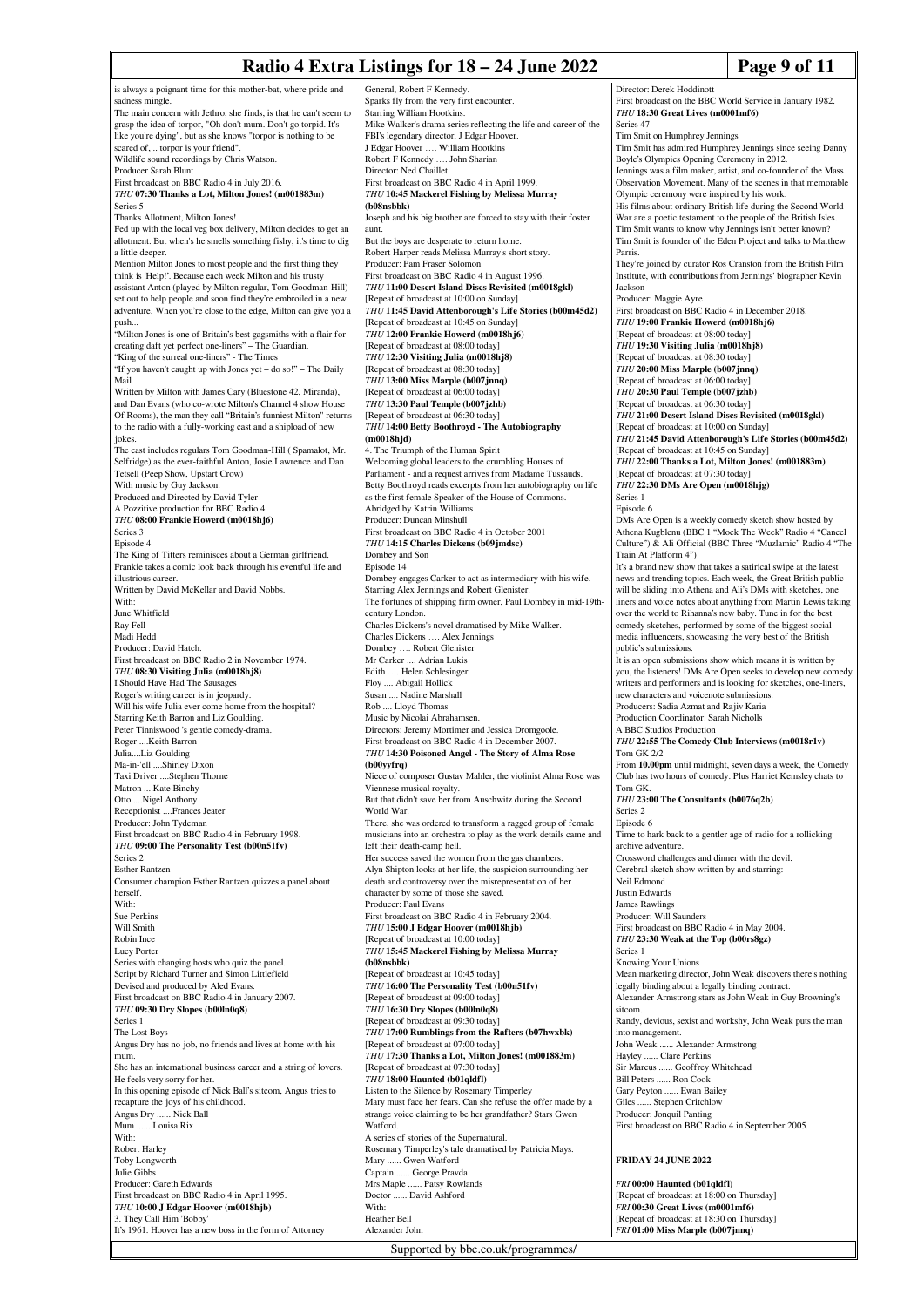## **Radio 4 Extra Listings for 18 – 24 June 2022 Page 10 of 11**

[Repeat of broadcast at 06:00 on Thursday] *FRI* **01:30 Paul Temple (b007jzhb)** [Repeat of broadcast at 06:30 on Thursday] *FRI* **02:00 Betty Boothroyd - The Autobiography (m0018hjd)** [Repeat of broadcast at 14:00 on Thursday] *FRI* **02:15 Charles Dickens (b09jmdsc)** [Repeat of broadcast at 14:15 on Thursday] *FRI* **02:30 Poisoned Angel - The Story of Alma Rose (b00yyfrq)** [Repeat of broadcast at 14:30 on Thursday] *FRI* **03:00 J Edgar Hoover (m0018hjb)** [Repeat of broadcast at 10:00 on Thursday] *FRI* **03:45 Mackerel Fishing by Melissa Murray (b08nsbbk)** [Repeat of broadcast at 10:45 on Thursday] *FRI* **04:00 The Personality Test (b00n51fv)** [Repeat of broadcast at 09:00 on Thursday] *FRI* **04:30 Dry Slopes (b00ln0q8)** [Repeat of broadcast at 09:30 on Thursday] *FRI* **05:00 Rumblings from the Rafters (b07hwxbk)** [Repeat of broadcast at 07:00 on Thursday] *FRI* **05:30 Thanks a Lot, Milton Jones! (m001883m)** [Repeat of broadcast at 07:30 on Thursday] *FRI* **06:00 Miss Marple (b007jnp6)** At Bertram's Hotel Episode 5 The police ask amateur sleuth Miss Marple to take part in a little experiment. Conclusion of Agatha Christie's whodunit starring June Whitfield. Dramatised by Michael Bakewell. Miss Marple ...... June Whitfield Inspector Davy ...... Frederick Jaeger Sir Ronald Graves ...... Patrick Allen Canon Pennyfather ...... Maurice Denham Bess Sedgwick ...... Sian Phillips Miss Gorringe ...... Jillie Meers Elvira Blake ...... Tracy Wiles Bridget ...... Sarah Plowright Ladislaus Malinowski ...... Gavin Muir Sergeant Waddell ...... Ross Livingstone Director: Enyd Williams First broadcast on BBC Radio 4 in December 1995. *FRI* **06:30 Paul Temple (b007jzjl)** Paul Temple and the Spencer Affair 4. That Old Intuition The suave amateur detective confronts theatre impresario Rupert Dreisler - and fears for his wife Steve. Francis Durbridge's thriller starring Peter Coke and Marjorie Westbury in another intriguing case for BBC radio's smoothest investigator and his glamorous wife. Paul Temple ...... Peter Coke Steve ...... Marjorie Westbury Sir Graham Forbes ...... Lester Mudditt Rupert Dreisler ...... Brewster Mason Pete Roberts ...... Thomas Heathcote Terry Gibson ...... Isabel Dean Adrian Frost ...... Simon Lack Charlie ...... James Beattie Clutch Brompton ...... Lockwood West Other parts played by: Molly Rankin David Spenser Beryl Calder Producer: Martyn C Webster First broadcast on the BBC Light Programme in December 1957. *FRI* **07:00 Relativity (b095t037)** Series 1 Episode 4 When Ken is rushed into hospital, and Margaret has to hold the fort alone, the family do their best to reach hospital as fast as possible - in a typically chaotic manner. Pete is nearly done for stealing chocolate Hob Nobs, Jane relives her glory days as a teen sprinting champ and Ian and Chloe have their first row. Richard Herring's comedy about four generations of a family. Starring Alison Steadman, Phil Davies and Richard Herring. Relativity is a witty and loving portrait of family life, with affectionate observation of inter generational misunderstanding, sibling sparring and the ties that bind, that will resonate with anyone who has ever argued with their dad about how to pronounce crisp brand names. Margaret ...... Alison Steadman Jane ...... Fenella Woolgar Ian ...... Richard Herring Chloe ...... Emily Berrington Pete ...... Gordon Kennedy Holly ...... Effie Woods Mark ...... Fred Haig NickHarrison Knights Billy ...... Danny Kirrane<br>Other roles ...... Danny I ...<sup>.</sup><br>Danny Kirrane Producer: Polly Thomas Executive Producers: Jon Thoday and Richard Allen Turner An Avalon Television production for BBC Radio 4, first broadcast in September 2017. *FRI* **07:30 Stand-Up Specials (m0018fss)** Josie Long: What Next?

Three-time Edinburgh Comedy Award nominee and selfeffacing national treasure Josie Long returns to the R4 airwaves to turn her sharp but affectionate eye on the state of the nation – and world, and planet – as we begin to emerge from two years of upheaval. 'What's Next?' was a slogan stencilled all over major cities by climate change campaigners during the pandemic. It's a fair question. In this stand-up masterclass – adapted from one of the most lauded Edinburgh Fringe shows in recent years – Josie considers the responsibility we have to our children with the planet in the parlous state it is. She has become a mother herself (the first person ever, to her knowledge, to have not one, but two babies) and, through the prism of new parenthood, there is a lot to be alarmed about corrupt governments, melting icecaps, health-food entrepreneurs making unsubstantiated claims about dates. And yet, in among all the existential crisis of the world in 2022, Josie finds hope and humanity. A memoir of life-altering experiences broadened out into a manifesto for the direction we take now, post-pandemic, What's Next deals surehandedly with both the personal and the global, showcasing the talents of a comic with an unusual and muchcherished ability to straddle the playful and the profound. She may not have all the answers to our many societal crises, but nobody poses the questions in quite such an impassioned and entertaining way. Written and performed by Josie Long Produced by Siren Turner and Lianne Coop An Impatient production for BBC Radio 4 *FRI* **08:00 It Sticks Out Half a Mile (b007jpd9)** Pilot - Loyal Support Originally un-broadcast pilot episode of the seaside saga of pier perpetuation, with Arthur Lowe's only appearance due to his subsequent death. This sequel to 'Dad's Army' begins in 1948. Life post-Home Guard, sees Arthur Wilson now managing a bank and his former Captain and boss, George Mainwaring arrives in need of a loan... Starring Arthur Lowe and John Le Mesurier. Written by Harold Snoad and Michael Knowles. Based on the Dad's Army characters created by Jimmy Perry and David Croft. George Mainwaring ...... Arthur Lowe Arthur Wilson ...... John Le Mesurier Miss Baines ...... Josephine Tewson Guthrie ...... Tmothy Alcock Hunter ...... Anthony Sharpe Rawlins ...... Dougie Brown Man ...... Haydn Wood To replace Arthur Lowe, the following full series was revamped to feature Dad's Army characters Hodges and Pike, played by Bill Pertwee and Ian Lavender, instead. The series was later adapted for ITV by Yorkshire TV. Producer: Jonathan James-Moore. First broadcast on BBC Radio 2 in July 1981. *FRI* **08:30 Bristow (b007rgl8)** Series 2 The Power of the Press The Chester-Perry buying clerk crusades to improve conditions for cleaning ladies. Michael Williams stars as Bristow Frank Dickens' sitcom is based on his famous long-running newspaper cartoon strip about the Chester-Perry buying clerk Bristow ...... Michael Williams Jones ...... Rodney Bewes Gert ...... Liz Fraser Daisy ...... Joan Sims Mrs Purdy ...... Dora Bryan Hewitt ...... Owen Brenman Miss Sunman ...... Katy Odey Stationmaster ...... Jon Glover Stoke ...... David Battley Hickford ...... Roger Lloyd Pack Lift Boy ...... Ian Kelland Music composed and performed by John Whitehall. Producer: Neil Cargill First broadcast on BBC Radio 4 in December 1999. *FRI* **09:00 Whose Line Is It Anyway? (b008pbnv)** Episode 4 Party pieces - and the worst possible people to be a British astronaut. Clive Anderson hosts the famed improvisation game. Regular team captains: Stephen Fry John Sessions With: Kate Robbins Griff Rhys-Jones It ran for 10 series on Channel 4 and found success in America, but the hit TV improvisation game actually started life on BBC radio. With Colin Sell at the piano. Devised and compiled by Mark Leveson. Additional material by Martin Booth. Producer: Dan Patterson First broadcast on BBC Radio 4 in January 1988. *FRI* **09:30 Protesting Too Much (m0018hkg)** Episode 4 MP George Dank's bypass protest is drawing all the wrong kind of attention as smears hit the newspapers. Meanwhile, Hermoine is busy coaching the protestors in Ghibelline siege tactics and Anne falls in love. alter ego, Mandy Romero, has travelled the world and was

Starring John Fortune and Eleanor Bron. Kate Brooke and Sally Phillips' six-part comedy drama, set just before the 1997 general election. George Dank .... John Fortune Hermione Dank .... Eleanor Bron Anne Dank .... Louisa Milwood-Haigh Robbins ... Brian Bowles Dan .... Chris Pavlo Skip / Gladys .... Elliott Nicholls Jennifer / Aurora .... Sally Phillips Nigel .... Alan Francis Brian Perkins .... as himself All other parts played by members of the cast. Producer: Jane Berthoud First broadcast on BBC Radio 4 in August 1997. *FRI* **10:00 J Edgar Hoover (m0018hkj)** 4. Private and Confidential It's 1972. Hoover is dead. Clyde Tolson, his close friend for over half a century, reflects on their relationship. Starring William Hootkins and David Soul. Mike Walker's drama series reflecting the life and career of the FBI's legendary director, J Edgar Hoover. J Edgar Hoover …. William Hootkins Clyde Tolson …. David Soul Director: Ned Chaillet First broadcast on BBC Radio 4 in April 1999. *FRI* **10:45 Birth Day by Collin Johnson (b0bpqt9s)** When his wife falls pregnant, Alexander realises that he has given the matter no thought whatsoever... Written and read by Collin Johnson. Producer: Andy Jordan First broadcast on BBC Radio 4 in March 1996. *FRI* **11:00 Podcast Radio Hour (m0018hkl)** International Women's Podcast Festival Laura Grimshaw and Roshan Roberts present highlights from the International Women's Podcast Festival. *FRI* **12:00 It Sticks Out Half a Mile (b007jpd9)** [Repeat of broadcast at 08:00 today] *FRI* **12:30 Bristow (b007rgl8)** [Repeat of broadcast at 08:30 today] *FRI* **13:00 Miss Marple (b007jnp6)** [Repeat of broadcast at 06:00 today] *FRI* **13:30 Paul Temple (b007jzjl)** [Repeat of broadcast at 06:30 today] *FRI* **14:00 Betty Boothroyd - The Autobiography (m0018hkn)** 5. Time's Up - Exit National Treasure Betty announces her retirement as Speaker. Meeting royalty and getting a peerage. Betty Boothroyd reads the final excerpt from her autobiography on life as the first female Speaker of the House of Common Abridged by Katrin Williams Producer: Duncan Minshull First broadcast on BBC Radio 4 in October 2001 *FRI* **14:15 Charles Dickens (b09jn2bl)** Dombey and Son Episode 15 Edith is driven to extreme measures by Dombey's attempts to control her. Starring Robert Glenister and Helen Schlesinger. The fortunes of shipping firm owner, Paul Dombey in mid-19thcentury London. Charles Dickens's novel dramatised by Mike Walker. Charles Dickens …. Alex Jennings Dombey …. Robert Glenister Alice …. Claire Rushbrook Mr Carker …. Adrian Lukis Edith …. Helen Schlesinger Floy …. Abigail Hollick Harriet .... Katy Cavanagh Mrs Brown .... Geraldine James Rob .... Lloyd Thomas Music by Nicolai Abrahamsen Director: Jeremy Mortimer and Jessica Dromgoole First broadcast on BBC Radio 4 in December 2007. *FRI* **14:30 Man with the Mohican (b054pp6c)** One man inspired a teenage David Morrissey to become an actor. His name is Roger Hill. But in Liverpool, from the late 1970s to the early 1990s, he was known as the Man with the Mohican. Presenting this celebration of Roger Hill, David reveals how the extraordinary Liverpool-based theatre director, DJ and transvestite performance artist inspires other artists, including actors, musicians and playwrights. Hill's period as director at the Everyman Youth Theatre produced an explosion of creative talent – from David Morrissey, Ian Hart, Kathy Tyson and Stephen McGann, performance poet Gerry Potter, journalists and playwrights. Janice Long, who worked alongside Hill at BBC Radio Merseyside, refers to him as an icon and, along with form punk singer turned nightclub and cultural entrepreneur Jayne Casey, thinks of him as "Liverpool's John Peel". Roger Hill still helps shape arts policy and the next generation of actors, and continues to inspire as a performance artist. His